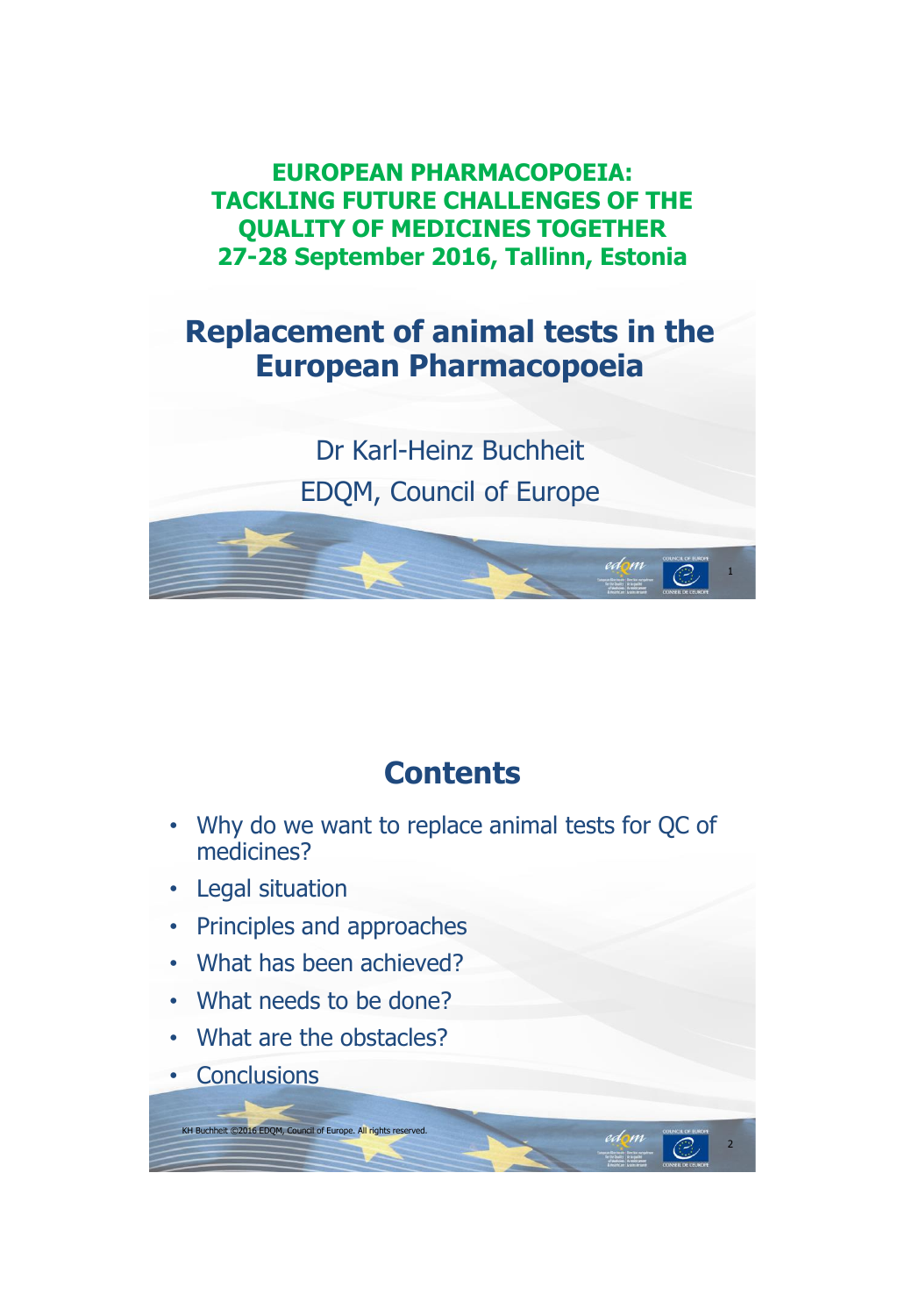### **Why do we want to replace animal tests for QC of medicines?**

- Ethical concern for animal welfare
- Public pressure (2013 European Civil Initiative «Stop Vivisection»; 1.2 Mio signatures)
- Variability of results
- Costs
- Advances in analytics & production of medicines
- **Replacement of animals of high importance for Ph. Eur./EDQM**



## **Legal situation (1)**

**"European Convention for the Protection of Vertebrate Animals used for Experimental and Other Scientific Purposes"**

**Council of Europe, 1986**

4

Starting point for

KH Buchheit ©2016 EDQM, Council of Europe. All rights reserved.

- Change of national/European legislation
- Ph. Eur. for replacement of animal tests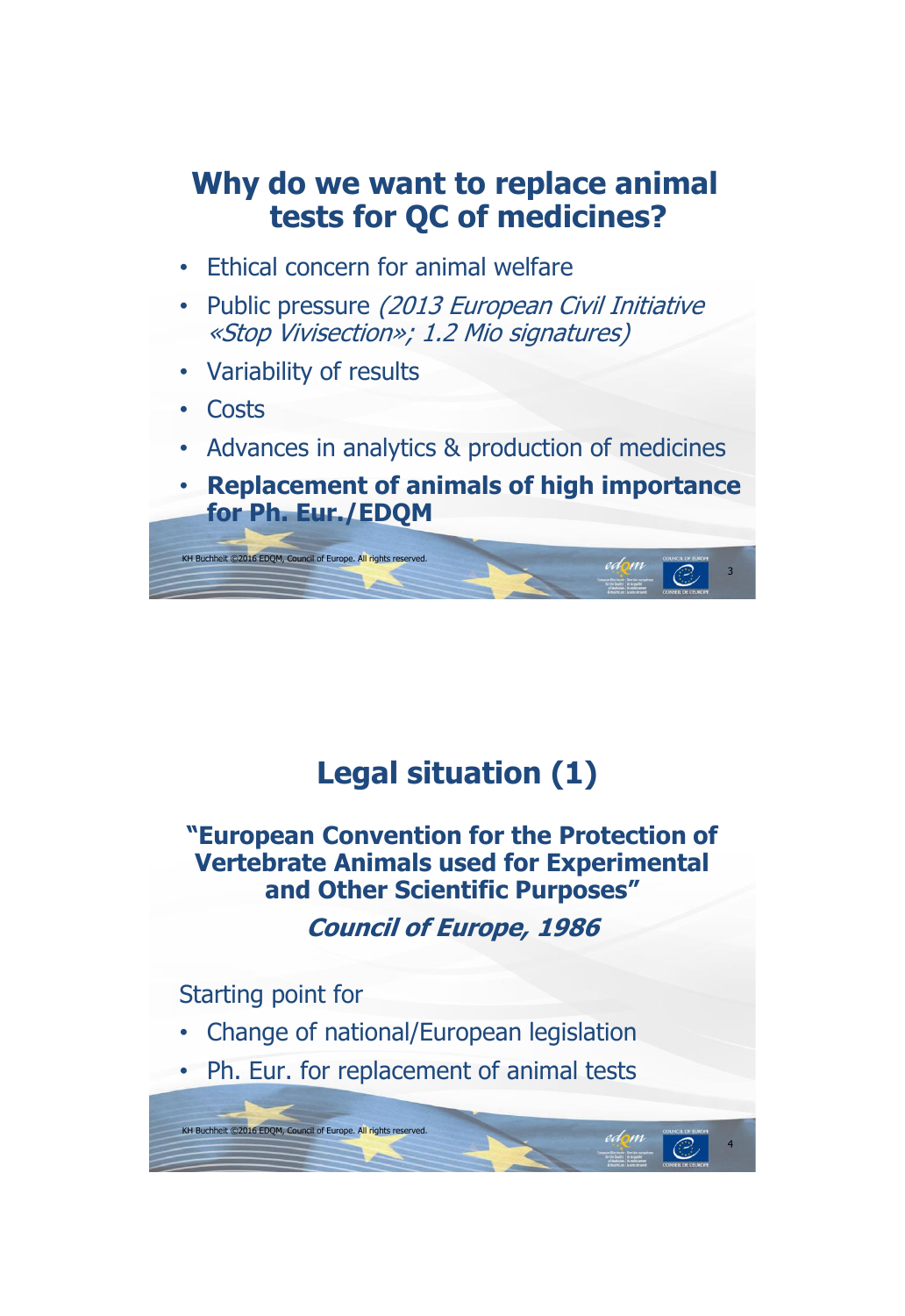## **Legal situation (2)**

- Directive 86/609/EEC, **Protection of animals used for experimental and other scientific purposes**, European Union, 1986, based on CoE convention
- Directive 2010/63/EU, **Protection of animals used for scientific purposes**, European Union, effective since 1/1/13.
	- Current legislation implemented in all EU Member States
	- Requires use of alternative methods where available



### **Principles and approaches (1)**

### **Refine, Reduce, Replace (3Rs)**

Russell & Burch (1959)

### **Approaches for Ph. Eur. (3Ds)**

**Direct** towards use of alternatives **Delete** tests/requirements **Develop** new methods

KH Buchheit ©2016 EDQM, Council of Europe. All rights reserved.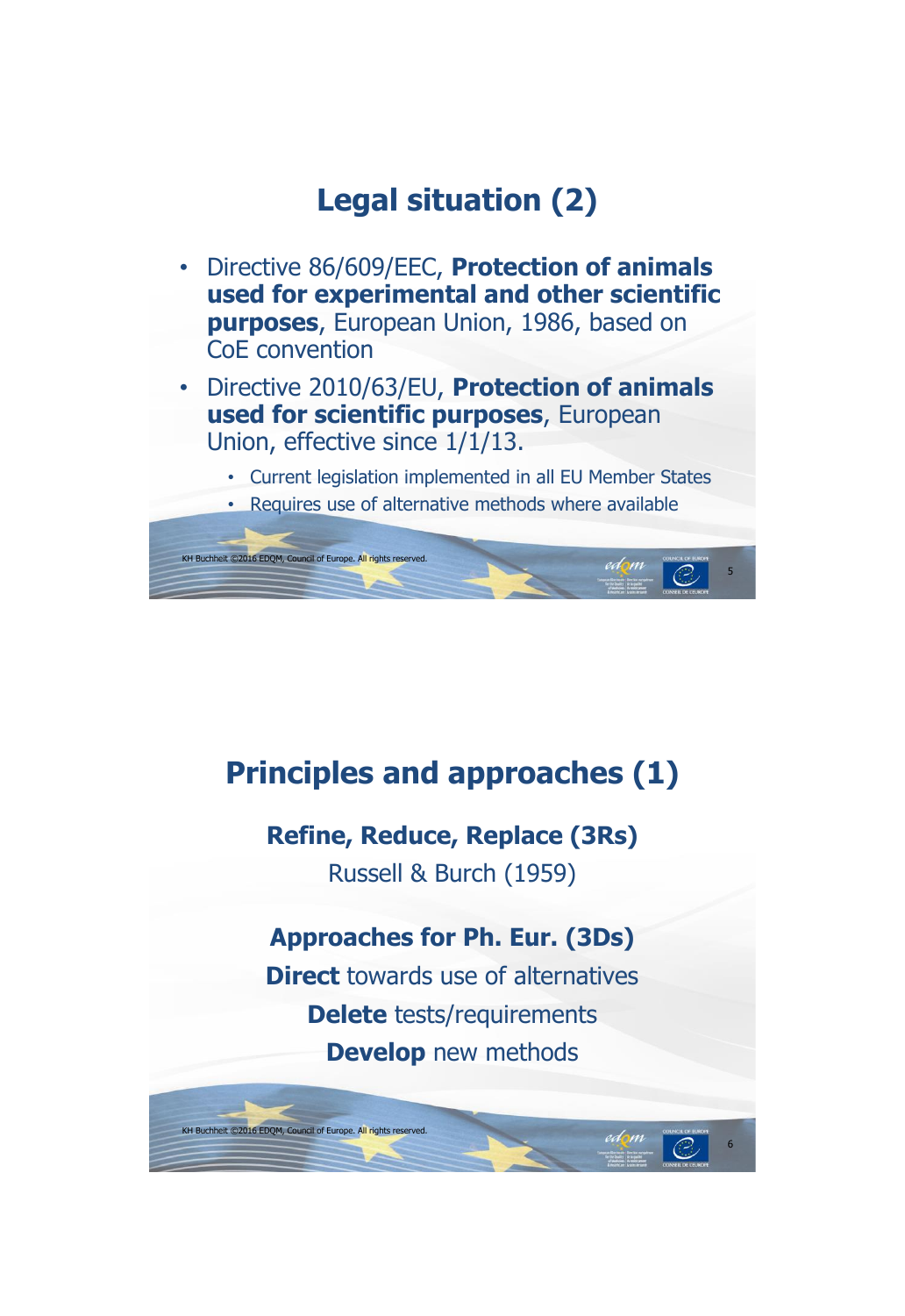## **Principles and approaches (2)**



### **What has been achieved? (1)**

- **Direct** towards application of 3Rs (i.e. in most cases no alternative described in Ph. Eur.)
- **Delete** tests/requirements
- **Develop** new methods

Review P. Castle (2007): 488 monographs with 3Rs changes (Pharmeuropa)

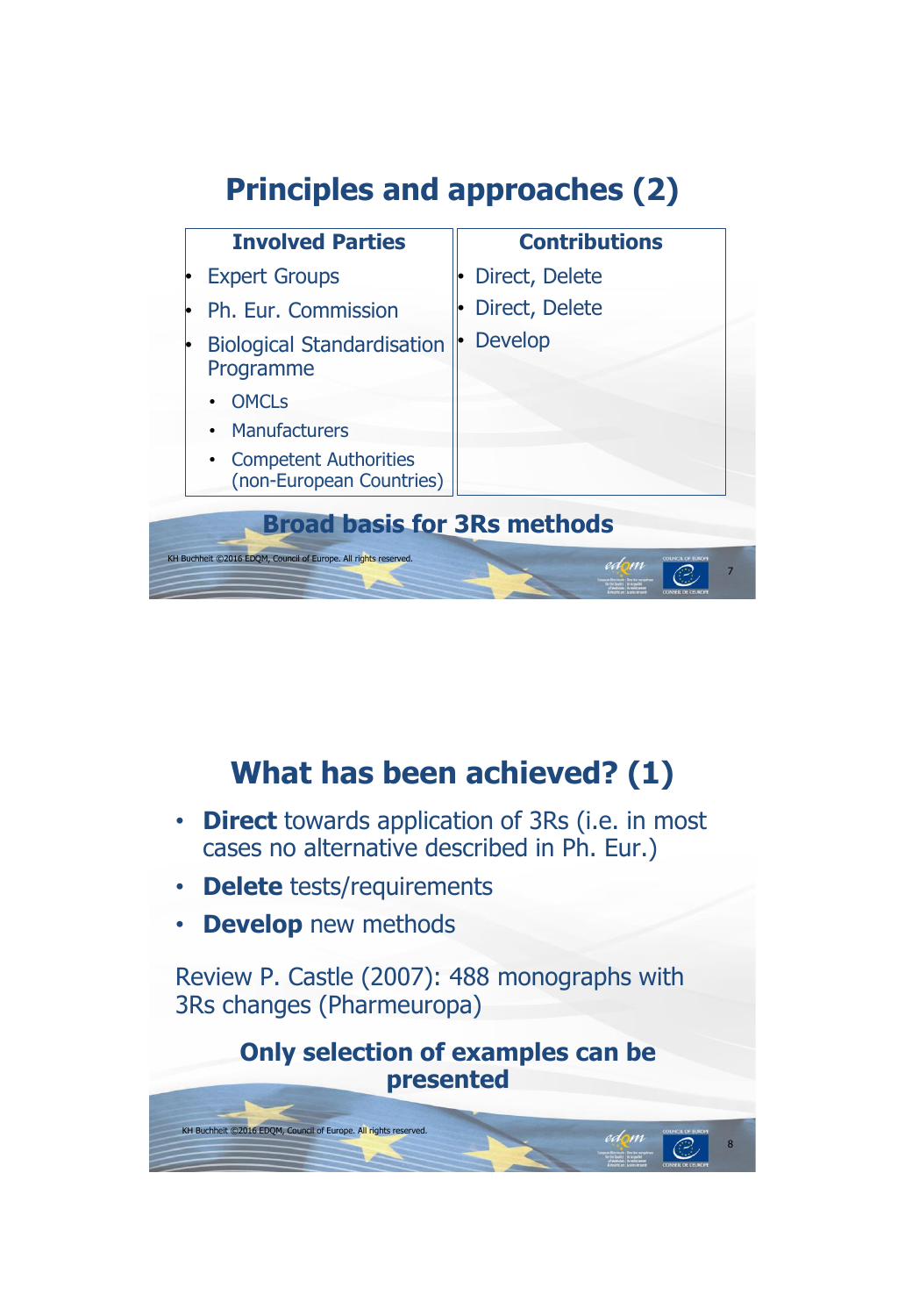### **What has been achieved? (2)**

Soon after publication of Directive 2010/63 Ph. Eur. Commission decided that Expert Groups review all texts where use of animals was prescribed (141st session November 2011).

**Ongoing commitment to apply 3Rs principles in Ph. Eur.**



### **Direct towards 3Rs (1)**

### **General statement on animal usage**

(in II. Introduction)

- Ph. Eur. refers to European Convention (Council of Europe, 1986)
- "Commission is committed to the reduction of animal usage wherever possible .., and encourages those associated with its work to seek alternative procedures."

KH Buchheit ©2016 EDQM, Council of Europe. All rights reserved.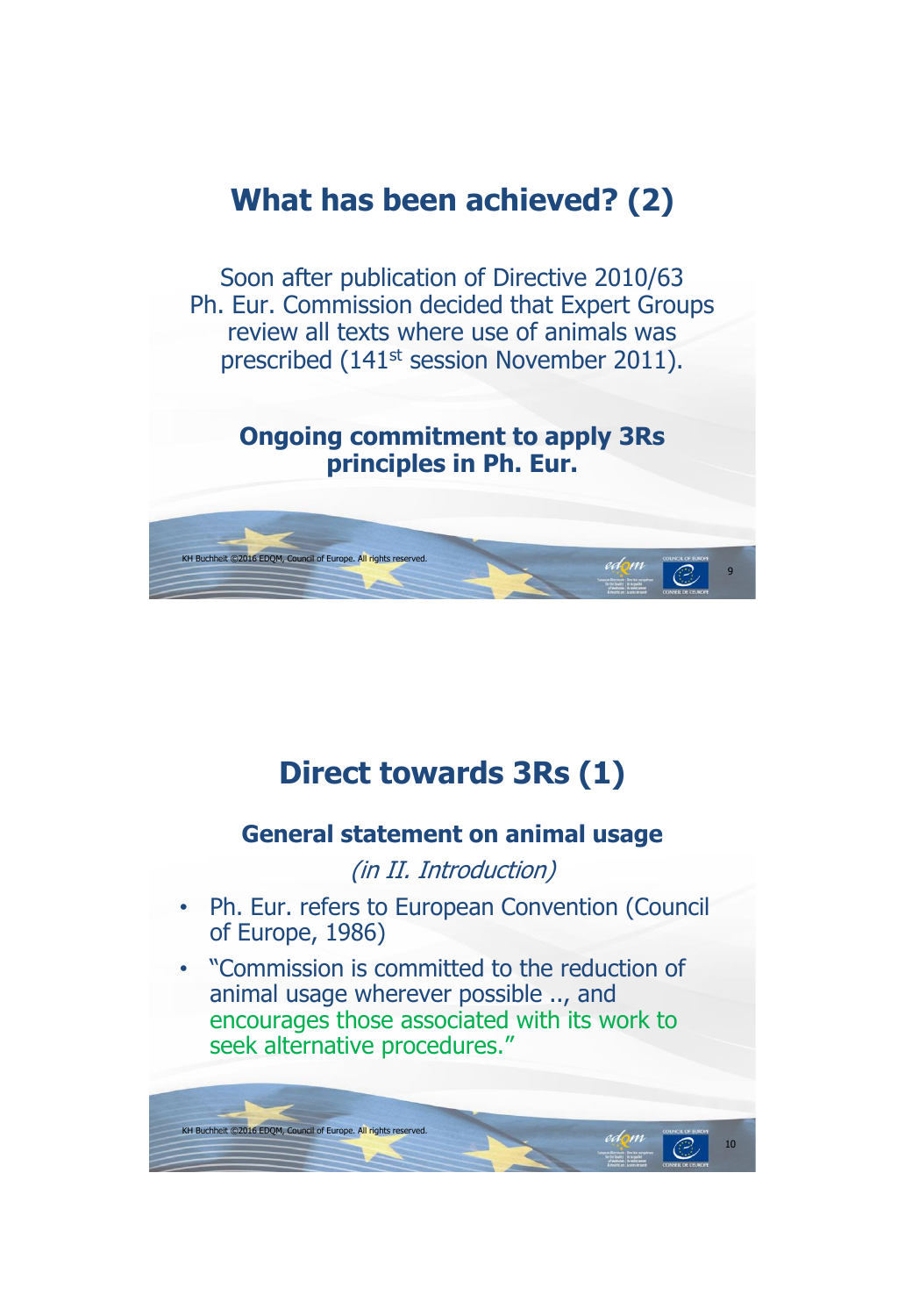## **Direct towards 3Rs (2)**

### **Use of alternative Methods**

(In General Notices)

"With the agreement of the competent authority, alternative methods of analysis may be used for control purposes, provided that the methods used enable an unequivocal decision ...as to whether compliance with the standards of the monographs would be achieved if the official methods were used".

**Manufacturers can use their own 3Rs methods**



## **Direct towards 3Rs (3)**

### **Use of consistency approach** (In General Notices)

- Not all tests in monograph need to be performed to assess compliance with Ph. Eur.
- Assurance that product is of Ph. Eur. quality …on basis of its design, control strategy & data derived, e.g. validation studies of manufacturing process or in-process controls.

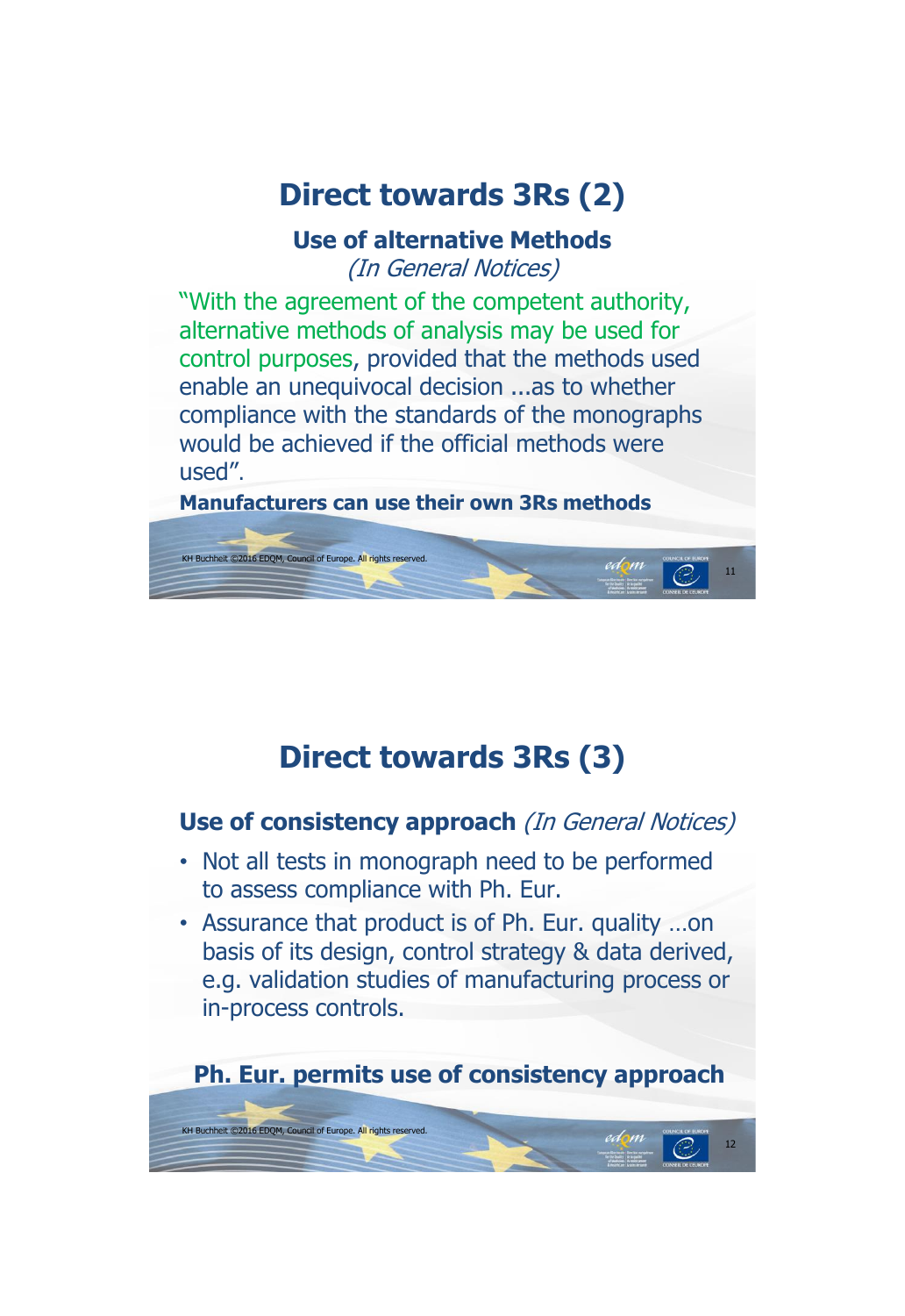## **Direct towards 3Rs (4)**

### **Use of humane endpoints**

### **Rabies vaccine (human & veterinary use, potency assay)**

- Past: lethal endpoint
- Now: Observation of clinical signs; allows earlier termination of experiment; to be used once test established for routine use; examples for clinical signs are given



## **Direct towards 3Rs (5)**

### **Guidance**

Guideline Group 15

Substitution of in vivo methods by in vitro methods for the quality control of vaccines.

(Future chapter 5.2.14 in 9th edition)

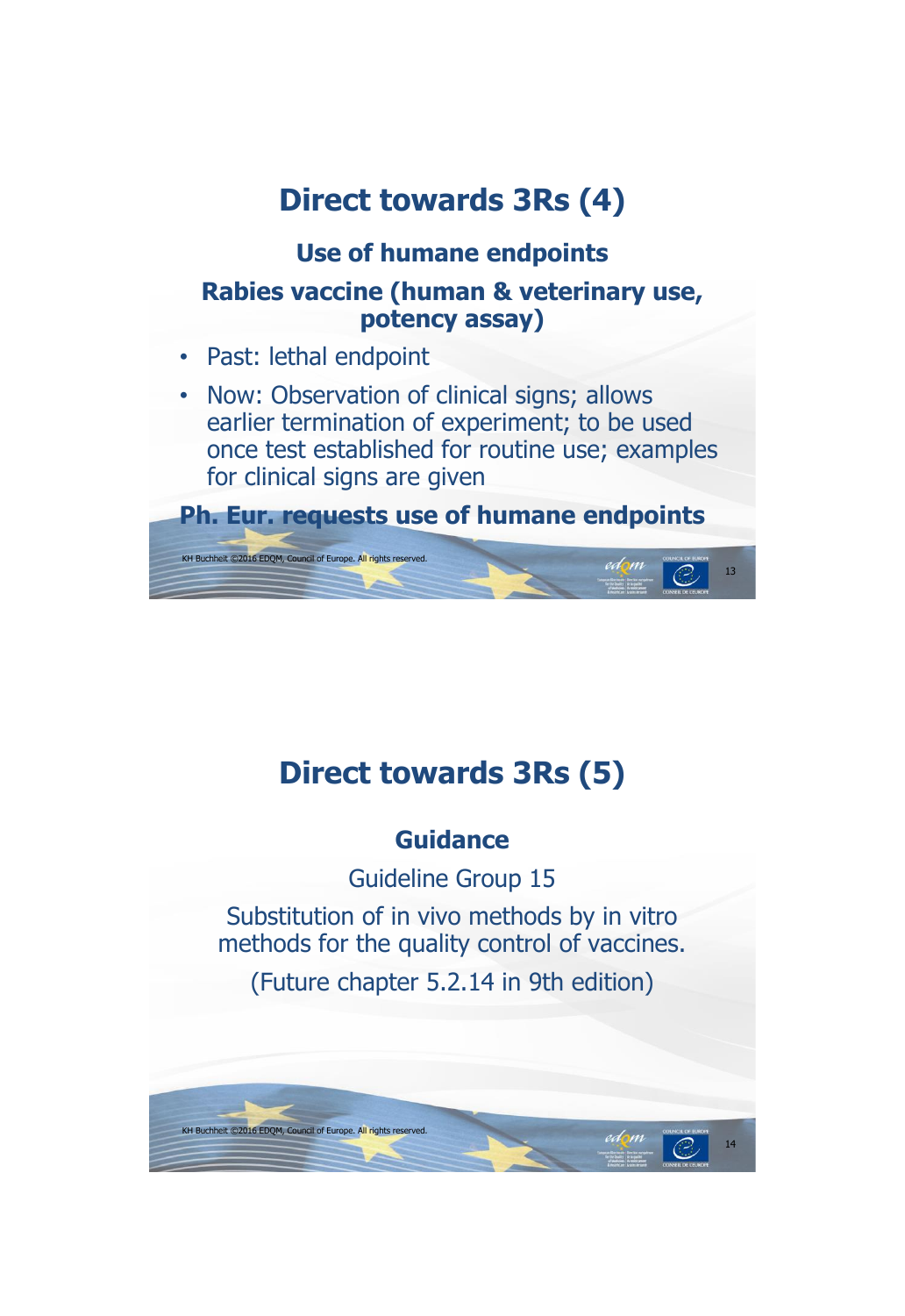## **Delete tests (1)**

- Abnormal toxicity test for:
	- Blood products (complete deletion),
	- Vaccines (deletion for routine use)
- Test for depressor substances: for heparin, INF-alfa, urofollitropin, some antibiotics (e.g. bleomycin, daunorubicin, gentamicin)
- Safety test for veterinary vaccines: waiver after testing of initial batches



## **Delete tests (2)**

### **Veterinary vaccine monographs**

- Deletion of Target Animal Batch Safety Test (TABST), 4/2013
- Reduction of number of animals in development tests, 4/2013
- Revision of requirements for inactivation testing of all inactivated veterinary vaccines (41 monographs), 11/2015

KH Buchheit ©2016 EDQM, Council of Europe. All rights reserved.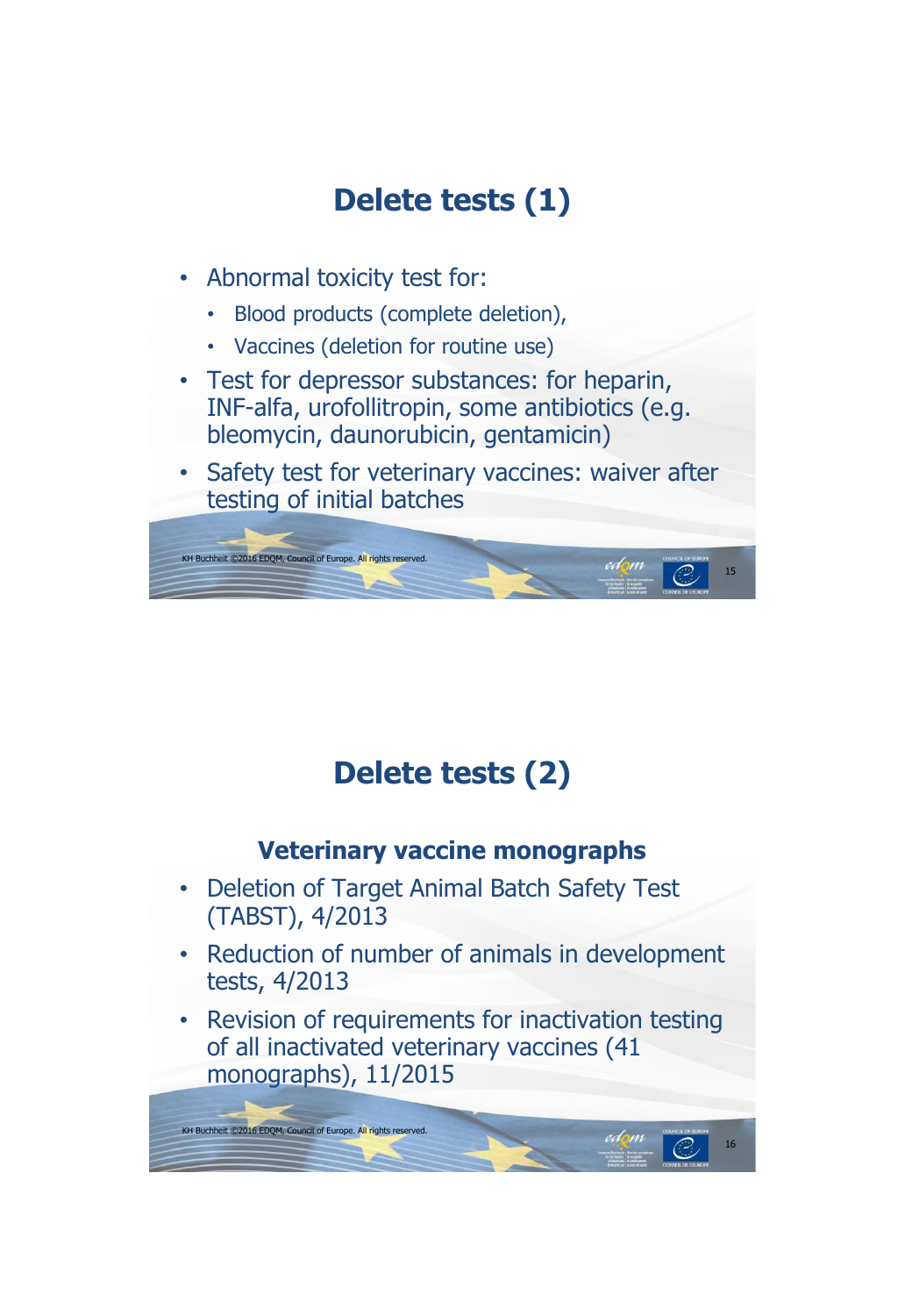## **Develop new methods (1)**

- Detailed description of method in Ph. Eur.
- Most tedious/time-consuming approach
- Origin
	- Biological Standardisation Programme (BSP)
	- **External source**



## **Biological Standardisation Programme (BSP)**

- Joint Programme Council of Europe & EU **Commission**
- Application of 3Rs to QC methods for biologicals

18

- Started in 1993
- 145 Projects initiated/concluded
- 38 Projects on method development
- 21 Projects on 3Rs methods

KH Buchheit ©2016 EDQM, Council of Europe. All rights reserved.

• 86 Projects on reference standards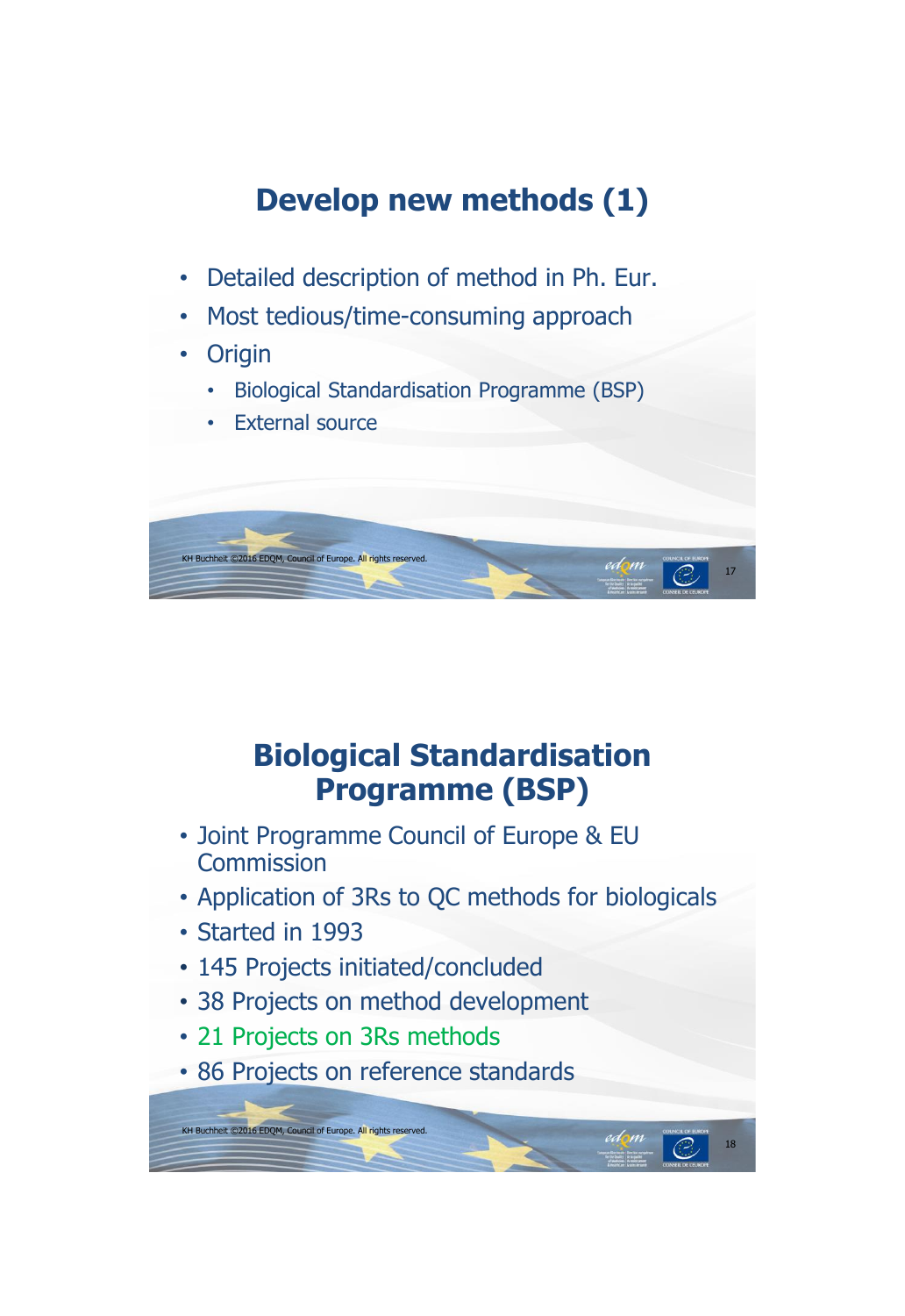## **Develop new methods (2)**

- Replacement of lethal challenge test by serological assay (& significant reduction of number of animals) for
	- Tetanus vaccine
	- Diphtheria vaccine
	- Acellular pertussis vaccine
	- Rabies vaccine (vet. use)
	- Swine erysipelas vaccine



Reduce/Refine

20

**Replace** 

## **Develop new methods (3)**

#### **Replacement in vivo test by in vitro tests**

- Hepatitis A vaccine
- Inactivated Poliomyelitis Vaccine (IPV)
- Histamine sensitisation test (HIST) for acellular pertussis vaccine
- Newcastle disease vaccine
- Tetanus immunoglobulin

KH Buchheit ©2016 EDQM, Council of Europe. All rights reserved.

• Somatropin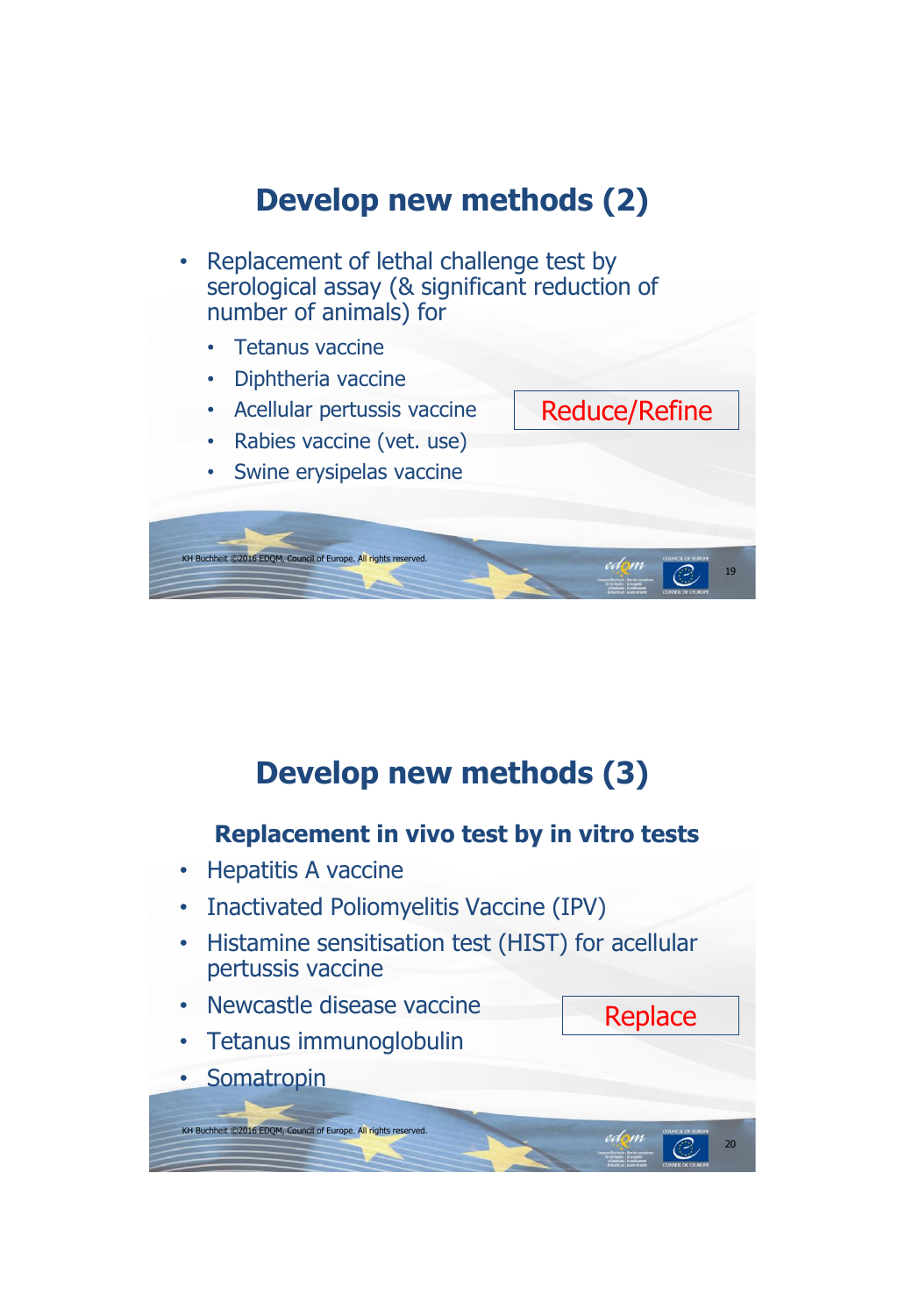# **Develop new methods (4)**

### **Current/future BSP projects**

•BINACLE assay: in vitro test to replace in vivo test for ″Absence of toxin and irreversibility of toxoid"

•Tetanus- & diphtheria vaccine: ELISA to replace in vivo potency assay

•Rabies vaccine (human use): dito

•Clostridium septicum vaccine: in vitro test to replace tests in mice to determine antigenicity & toxicity of toxin and toxoid



## **Methods from external sources**

### **Examples**

- MAPREC test: replacement of neurovirulence test in monkeys for OPV type 3 by genetic marker in vitro test
- Monocyte Activation Test (MAT): replacement of rabbit pyrogen test by in vitro test
- cell culture assay for avian vaccines to replace tests for extraneous agents

KH Buchheit ©2016 EDQM, Council of Europe. All rights reserved.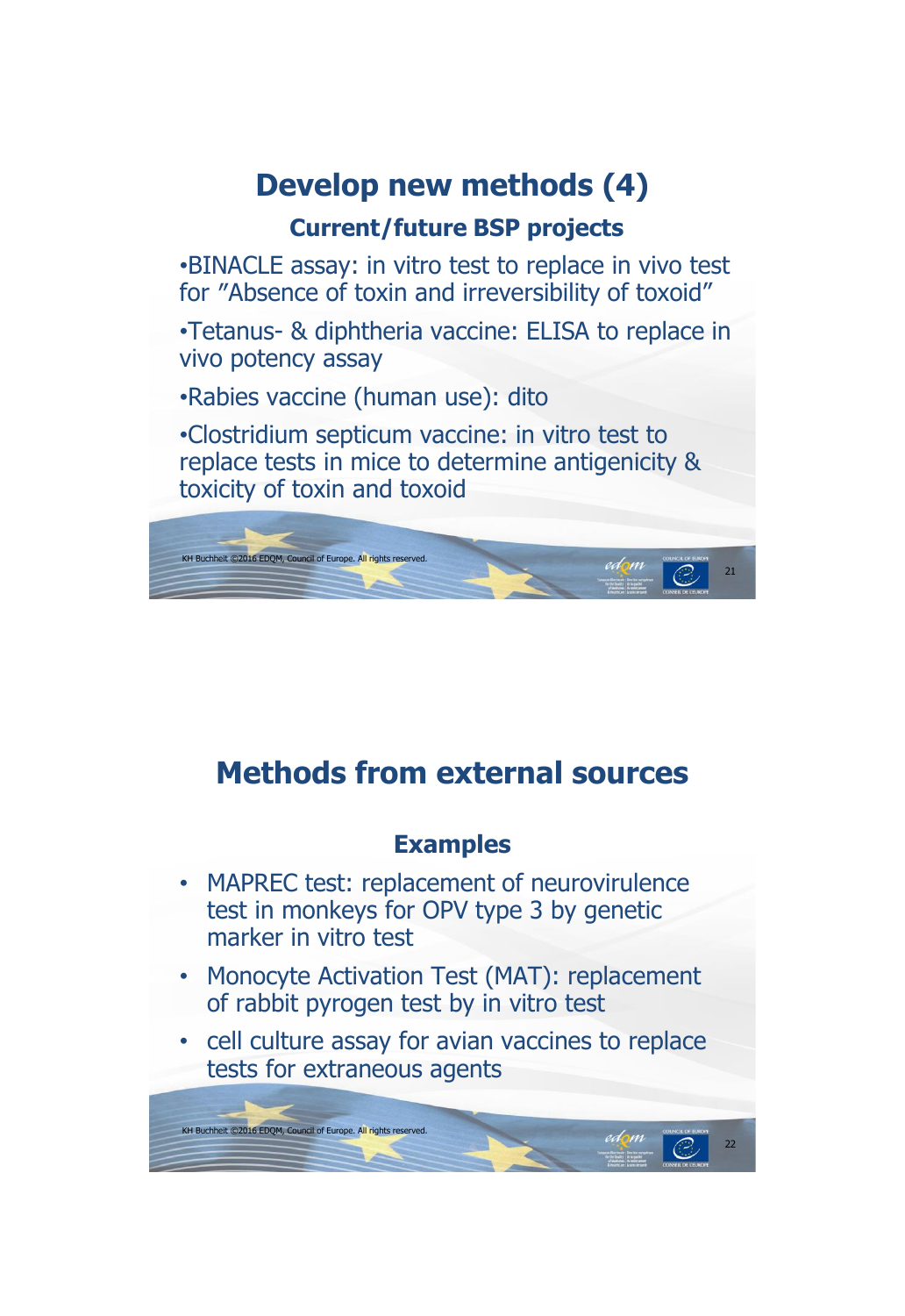## **What has been achieved? (3)**

Ph. Eur.

- Provides flexibility for use of
	- Alternative methods (even if not described)
	- Consistency approach
- Gives guidance for use of 3R methods
- Requests use of human endpoints
- Has deleted many animal tests
- Invests heavily in establishing 3R methods



## **What needs to be done? (1)**

### **Examples**

- Erythropoietin, potency assay in mice: in vitro assays for individual products available but no common assay suitable for Ph. Eur.
- Old human vaccines: potency assays, specific toxicity test: dito, BSP projects underway
- Extraneous agents (human, vet. vaccines): some test deleted/replaced; still many animals used

KH Buchheit ©2016 EDQM, Council of Europe. All rights reserved.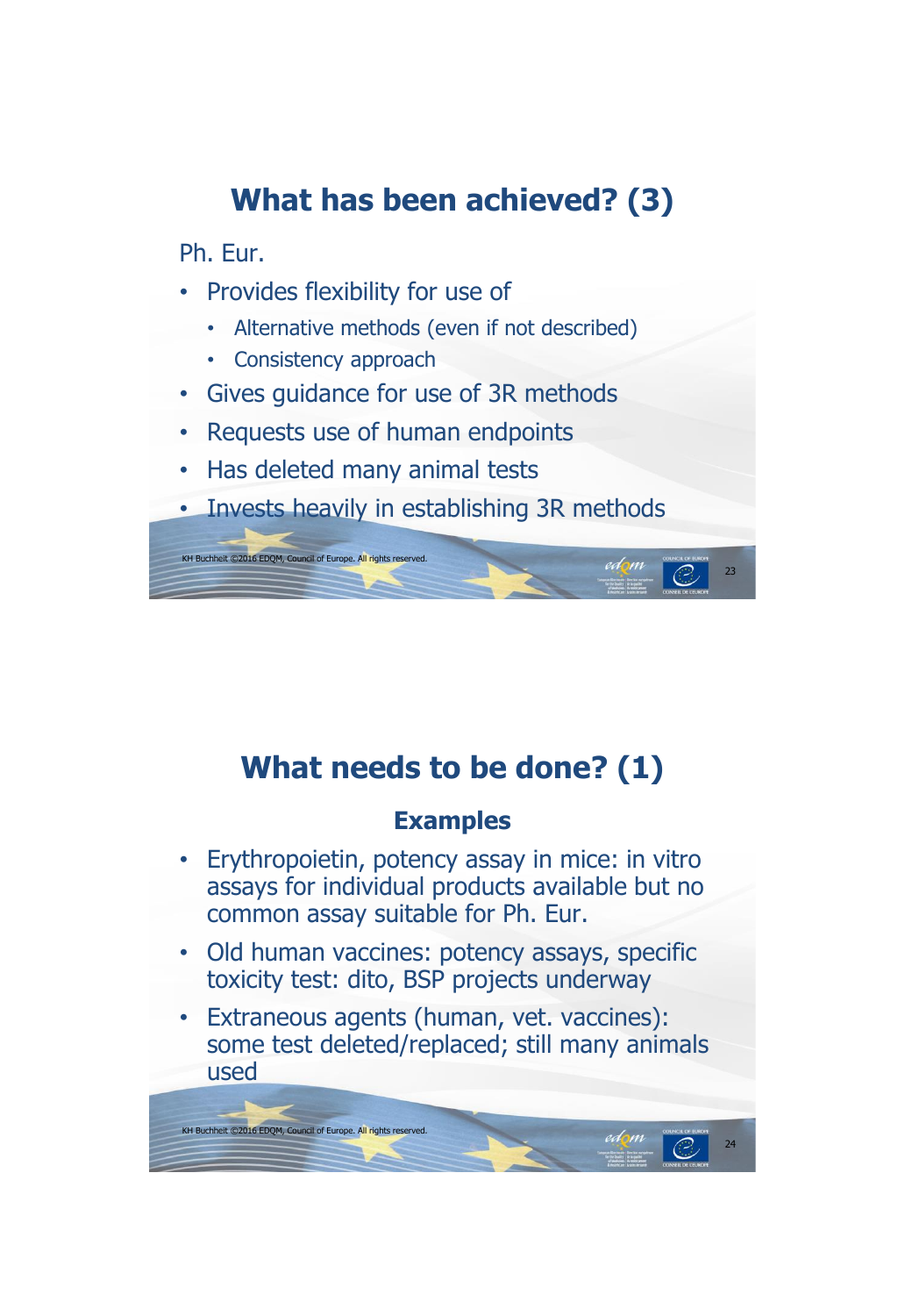## **What needs to be done? (2)**

- Veterinary vaccines, potency assays: still many in vivo tests use; in most cases no efforts to replace tests
- Abnormal toxicity test: efforts to delete from Ph. Eur. underway; need for international harmonisation; involvement of WHO

#### **Despite strong efforts still some animal tests in Ph. Eur.**



## **What are the obstacles? (1)**

- Acceptance of alternative approaches
	- Do we reach the same result/conclusion as with in vivo test
		- In most cases no direct correlation; thus same result not reached; however same conclusion should be reached (release/rejection of batch); need to complement direct release data with other data (consistency approach)

26

• Acceptance outside Europe

KH Buchheit ©2016 EDQM, Council of Europe. All rights reserved.

• Collaboration with WHO, non-European authorities, OIE, ECVAM, EPAA, regulators (JEG 3Rs), political initiatives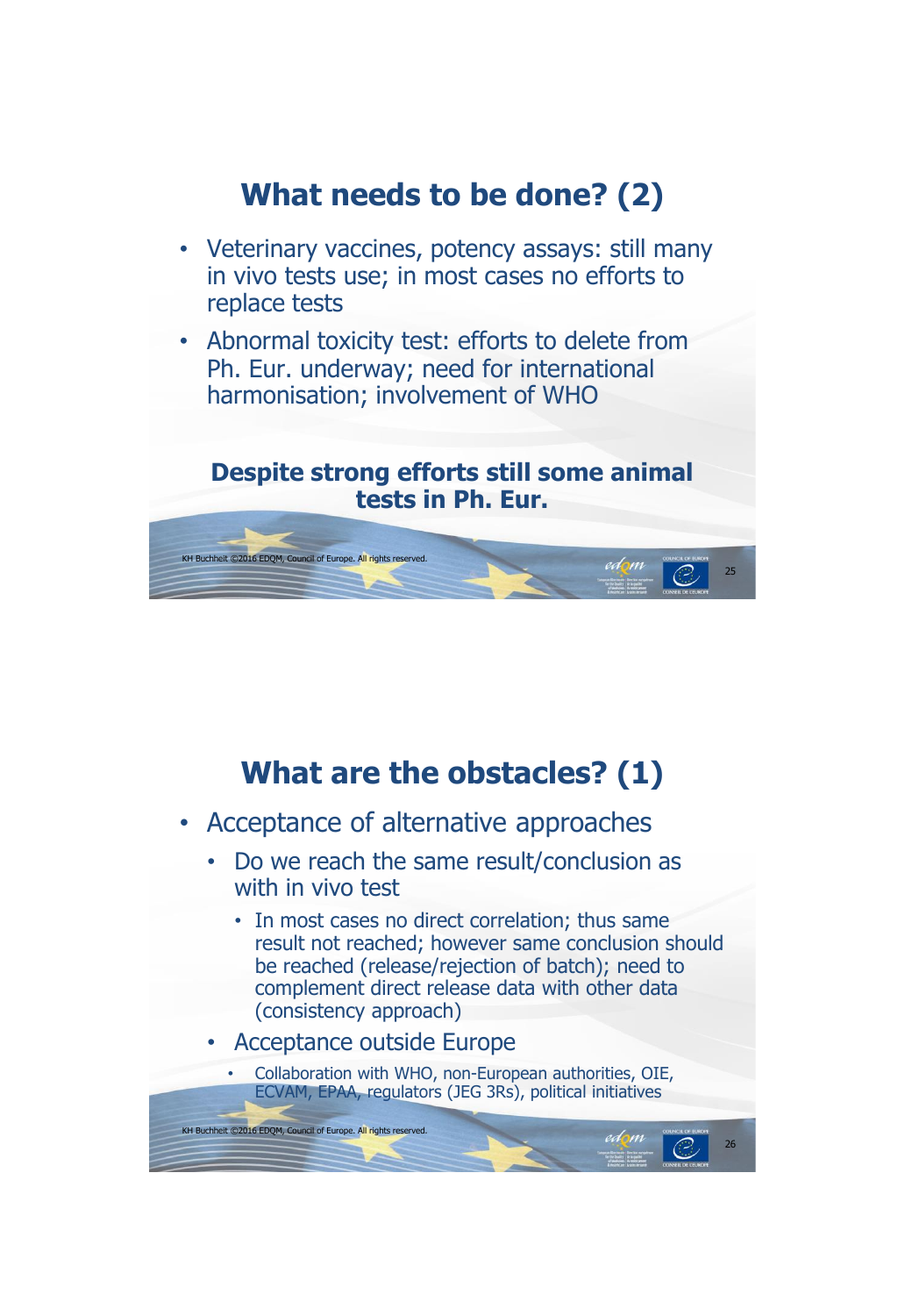## **What are the obstacles? (2)**

- Setting release specifications
- Availability of highly specific reagents
- General applicability of methods
- Availability of common reference standards



## **Conclusions**

- High & continuous importance for Ph. Eur.
- Enormous progress for replacement of animal experiments
- Some areas need more attention in the future
- Many achievements through active search for alternatives in collaboration with partners from OMCLs & industry in BSP

• **Ph. Eur. has acquired leading role in replacing animals tests for QC of medicines**

KH Buchheit ©2016 EDQM, Council of Europe. All rights reserved.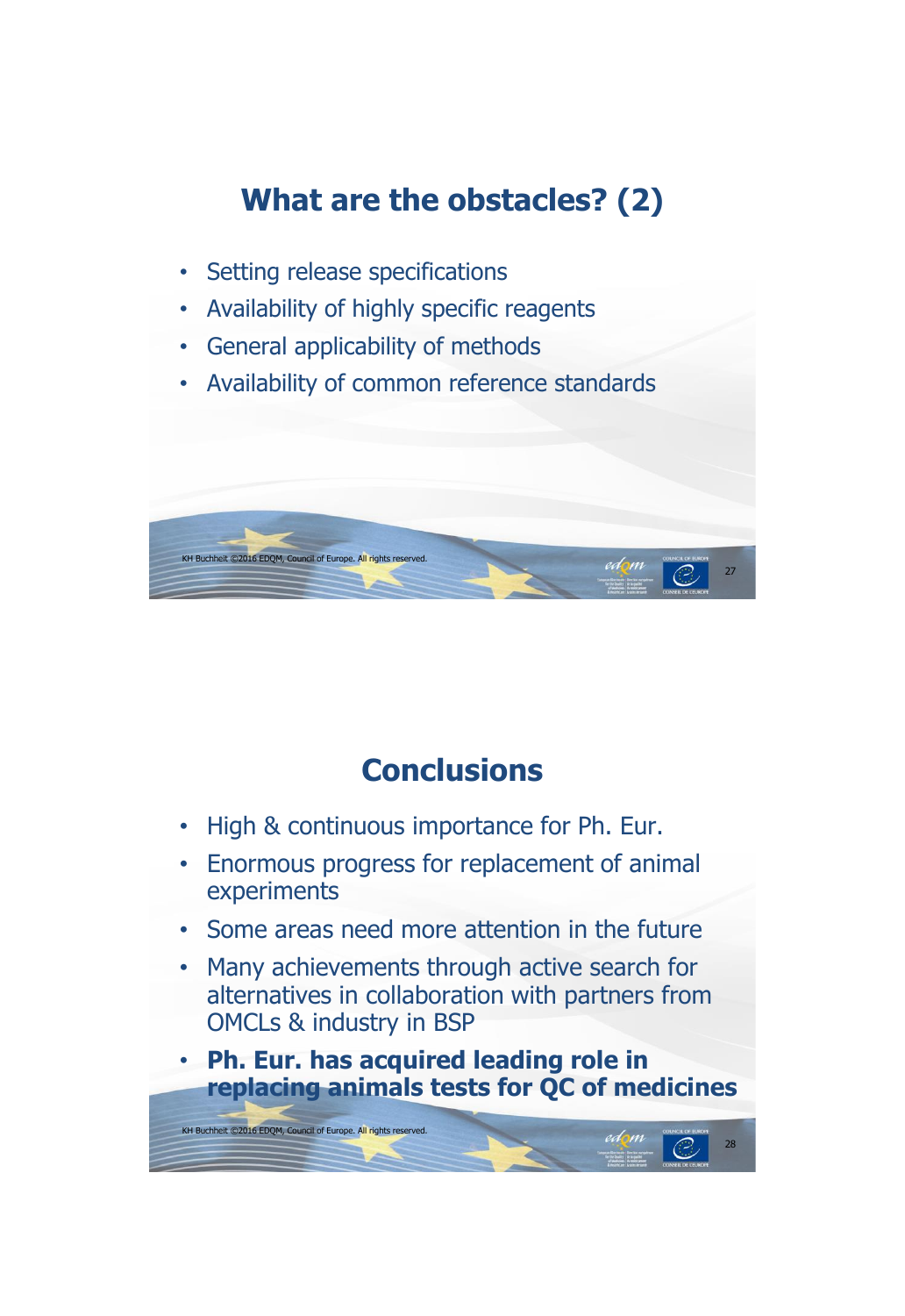### **More information**

EDQM website

https://www.edqm.eu/en/Alternatives-to-animaltesting-1483.html

## **Thank you for your interest**

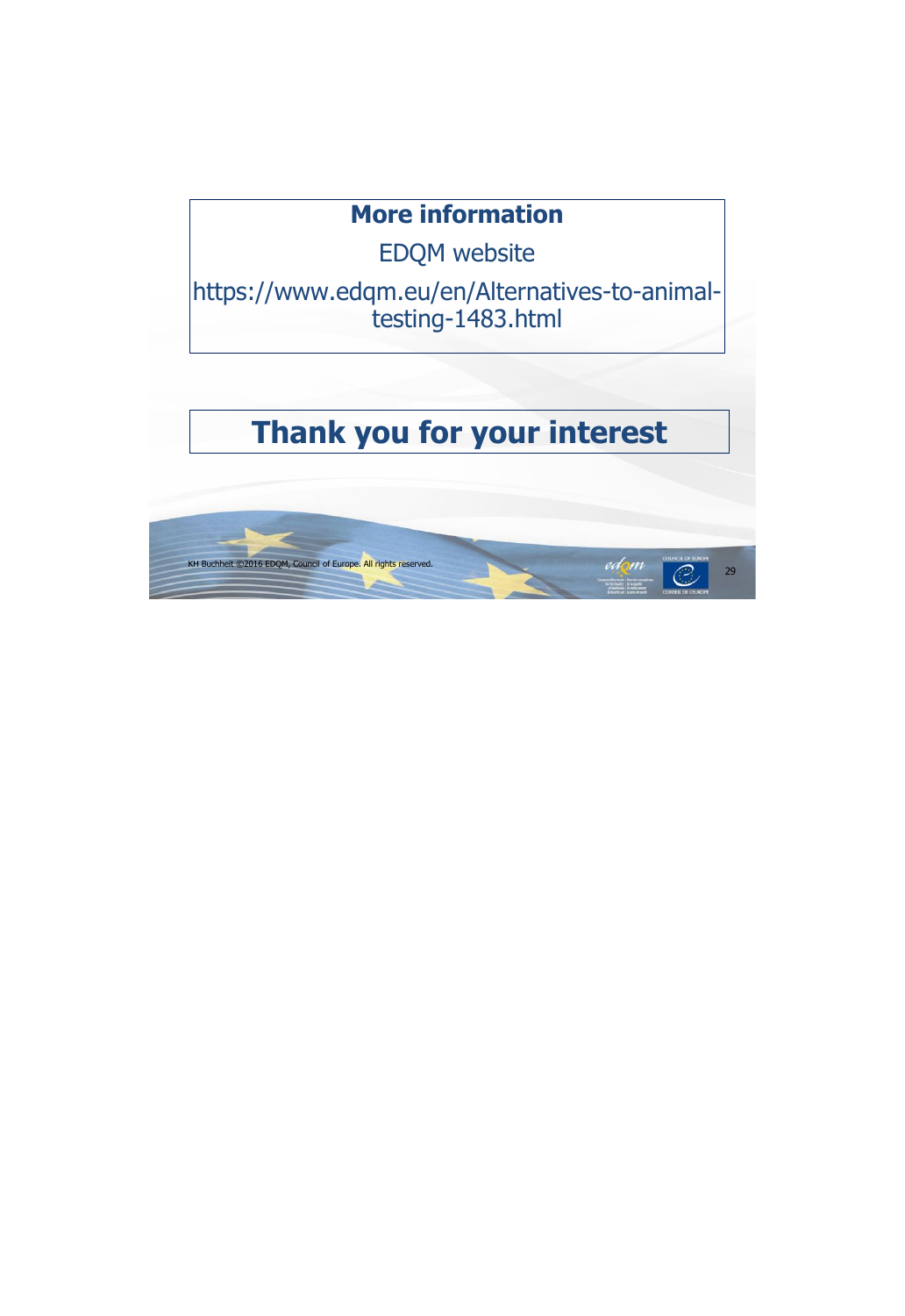

Head of the European Pharmacopoeia Department, EDQM



During these 2 days several fields were already covered:

- Pharmacopoeial standards for biotherapeutic products
- Control of elemental impurities
- New technologies
- Harmonisation Initiatives, Co-processed excipients, packaging materials and Water for Injections (Use of RO)

Cathie Vielle©2016 EDQM, Council of Europe. All rights reserved.<br>
2012 - 2012 - 2012 - 2012 - 2012 - 2012 - 2012 - 2012 - 2012 - 2012 - 2012 - 2012 - 2012 - 2012 - 2012 - 201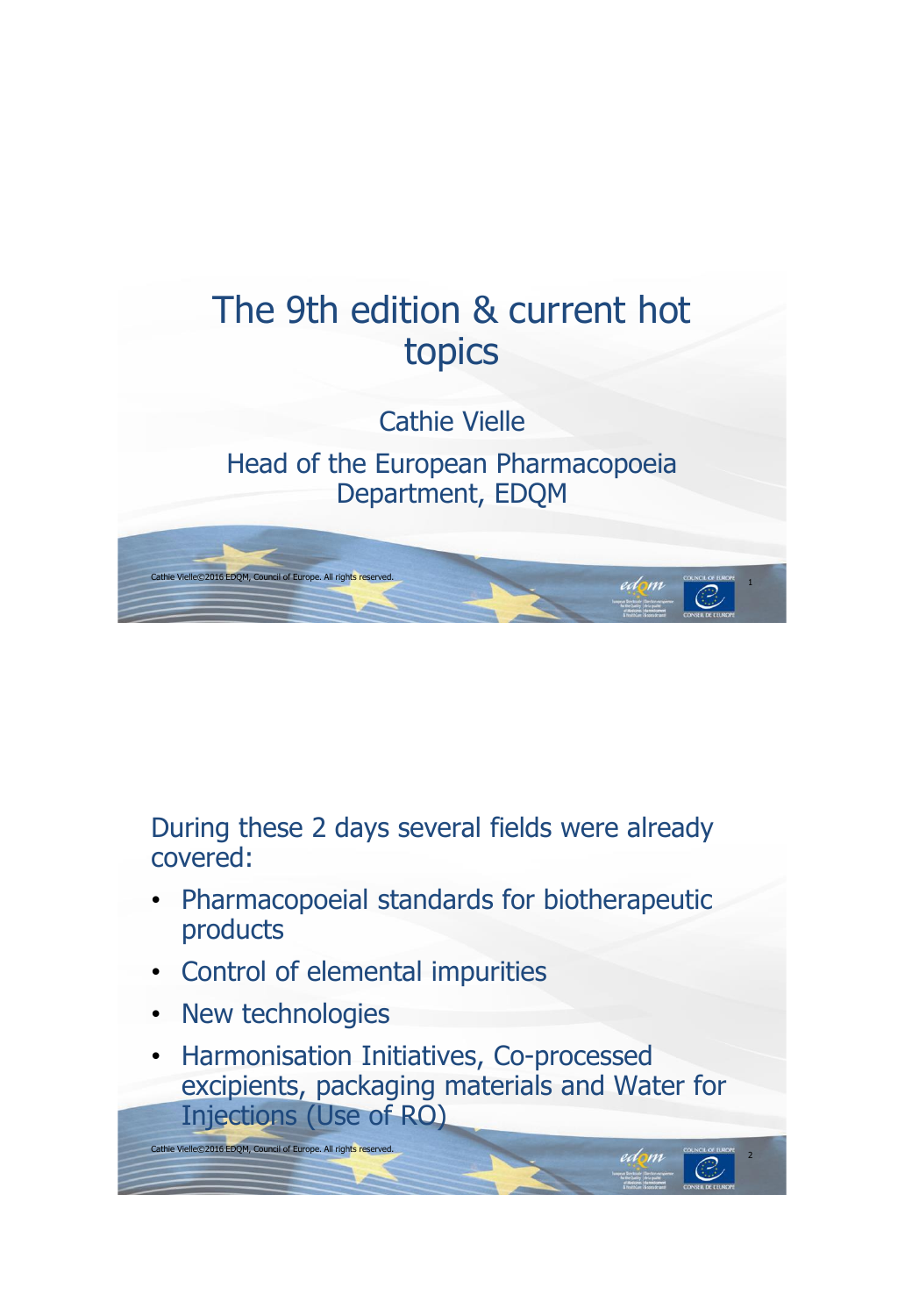# Agenda

…. But of course the Ph. Eur. is also active in a lot of others!



# **58 active Groups of experts and working parties**

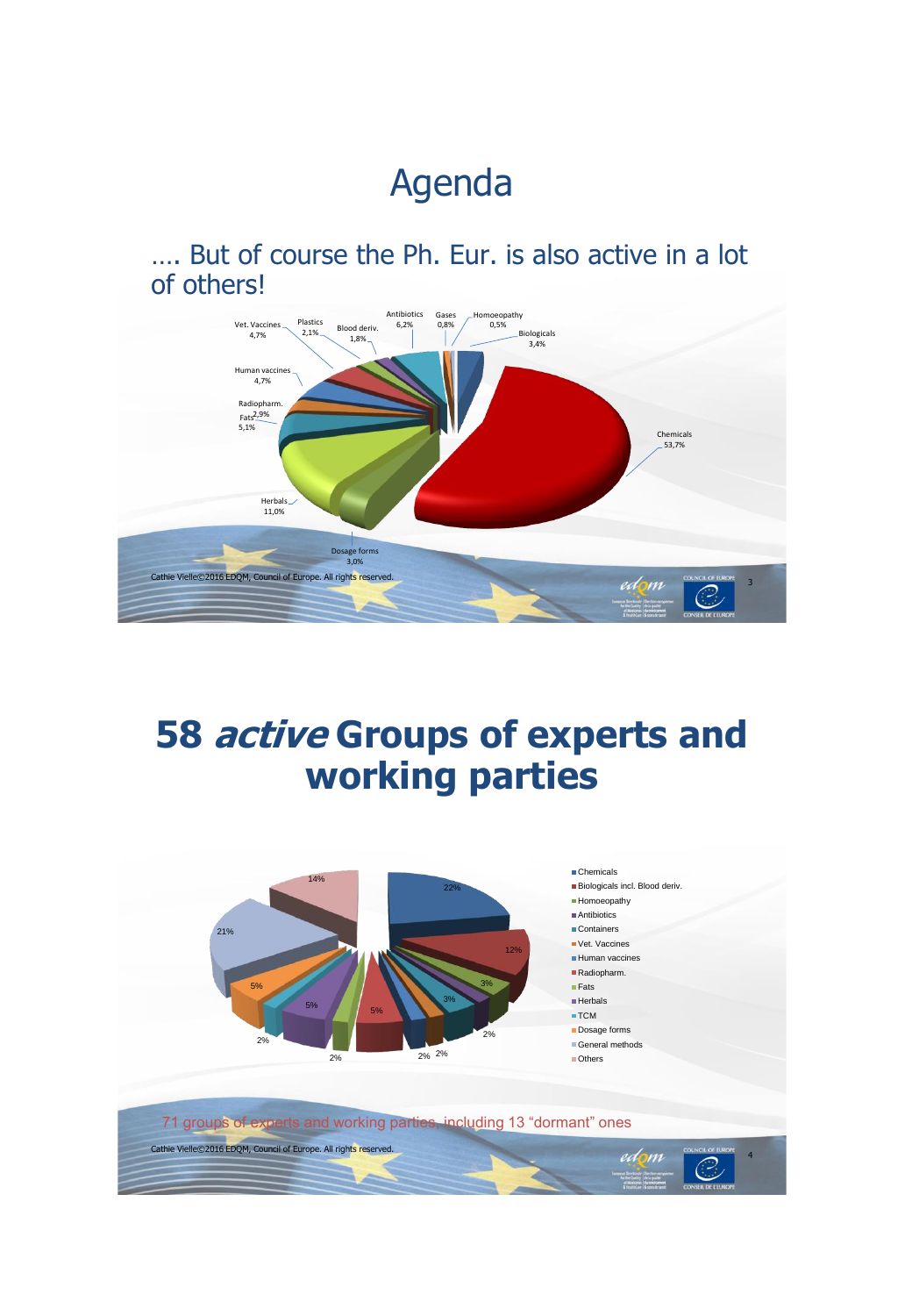# **1218 items on the work programme (June 2016)**



## **In the field of … finished product monographs (FPM)**

- Elaboration of a guidance document available on EDQM website
- Adoption of the monograph on Sitagliptin tablets (P4) by the Ph. Eur. Commission at its 151<sup>st</sup> session (March 2015) Publication in Suppl. 8.7
- Webinar organised on 4 February 2016
- 16 FPM on the work programme

Cathie Vielle©2016 EDQM, Council of Europe. All rights reserved

• 2 new monographs published in Pharmeuropa 28.4 (Raltegravir tablets + chewable tablets) Oct. 2016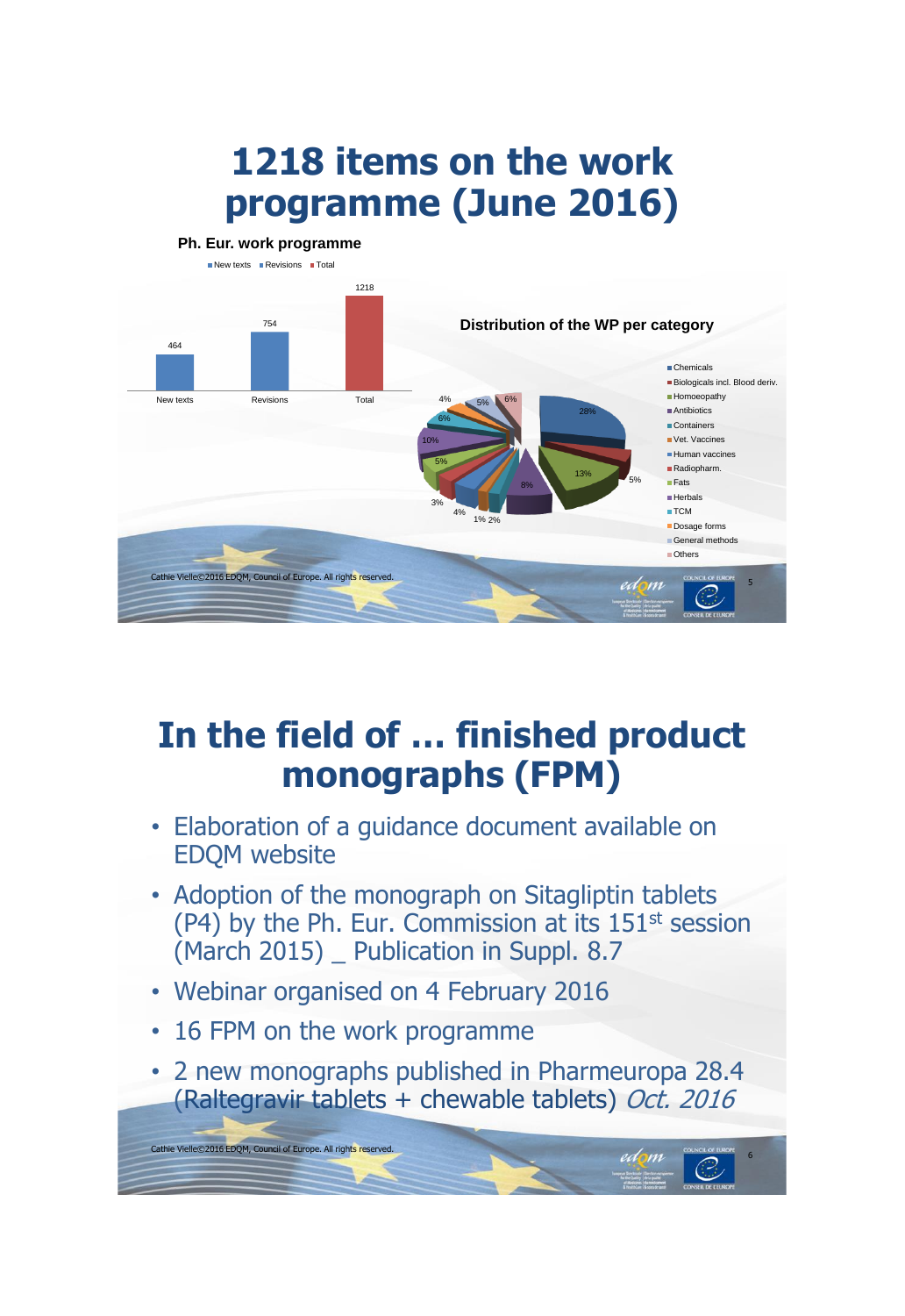# **A revolution?**

- Provide public standard to harmonise specifications throughout Europe
- Following existing rules for elaboration and revision
- Public consultation in Pharmeuropa online
- Based on approved specifications in Europe
- Backed up by batch data
- Active substance monograph exists or is elaborated in parallel





- Basis for independent judgement on quality of the medicine
- Cover different formulations and strengths
- full flexibility in framework offered by Ph. Eur.
- Provide shelf-life specifications
- Demonstration of suitability of monograph needed

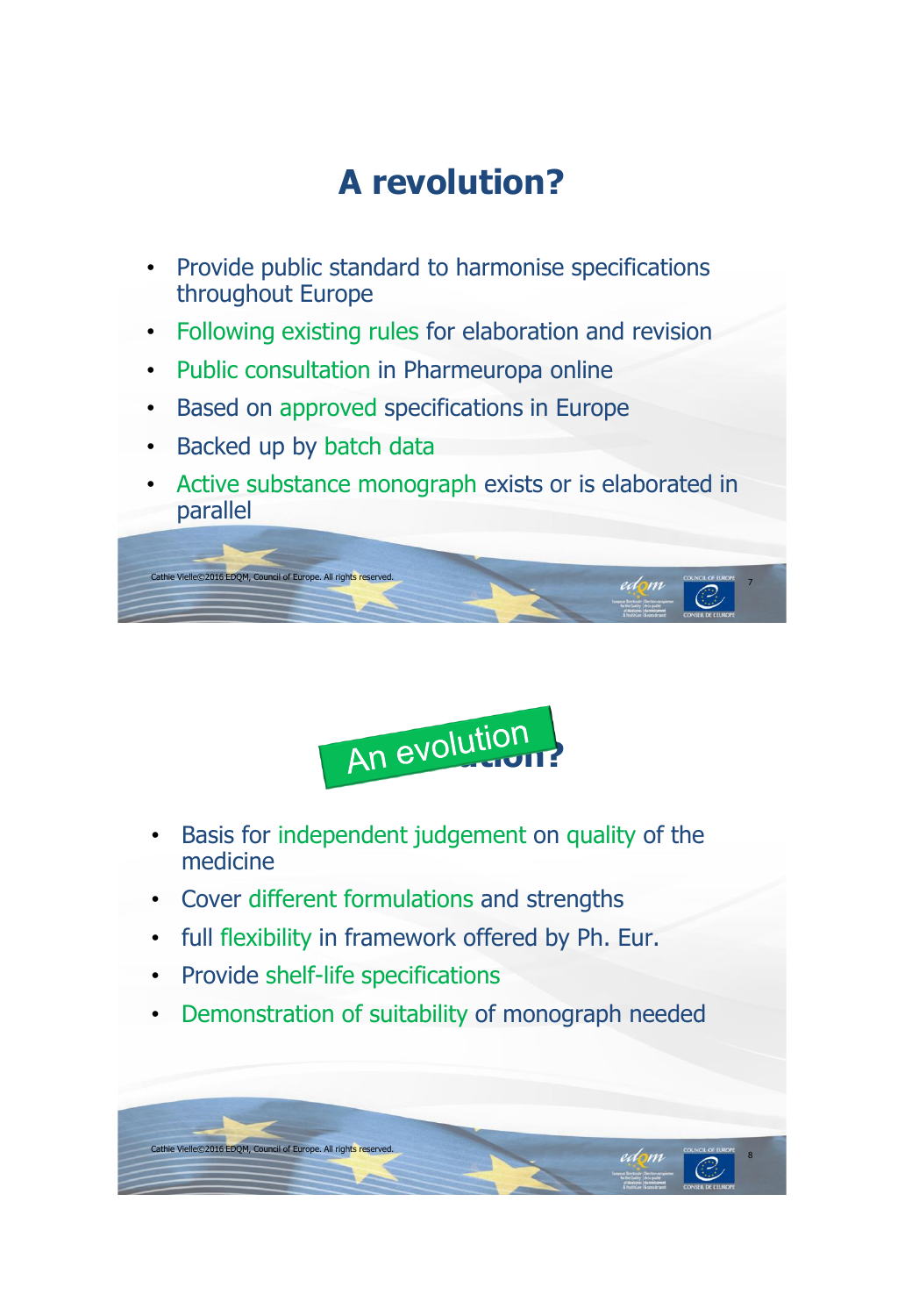## **Demonstration of suitability**

Monograph tests mandatory unless otherwise justified and authorised

Each MAA still to provide to the competent authority

- A complete dossier including P2 pharmaceutical development
- Demonstrate that tests in the monograph are appropriate for the quality control of their product (e.g. dissolution, related substances)



## **In the field of … finished product monographs (FPM)**

#### **Current focus**

Follows critical assessment and discussions: Takes into account usefulness of Ph. Eur. monograph and impact on registered products

- Priority on Single-source monographs on products that are potential future generics
- Immediate release dosage forms
- Solid and liquid formulations

Cathie Vielle©2016 EDQM, Council of Europe. All rights reserve

• Will be expanded subsequently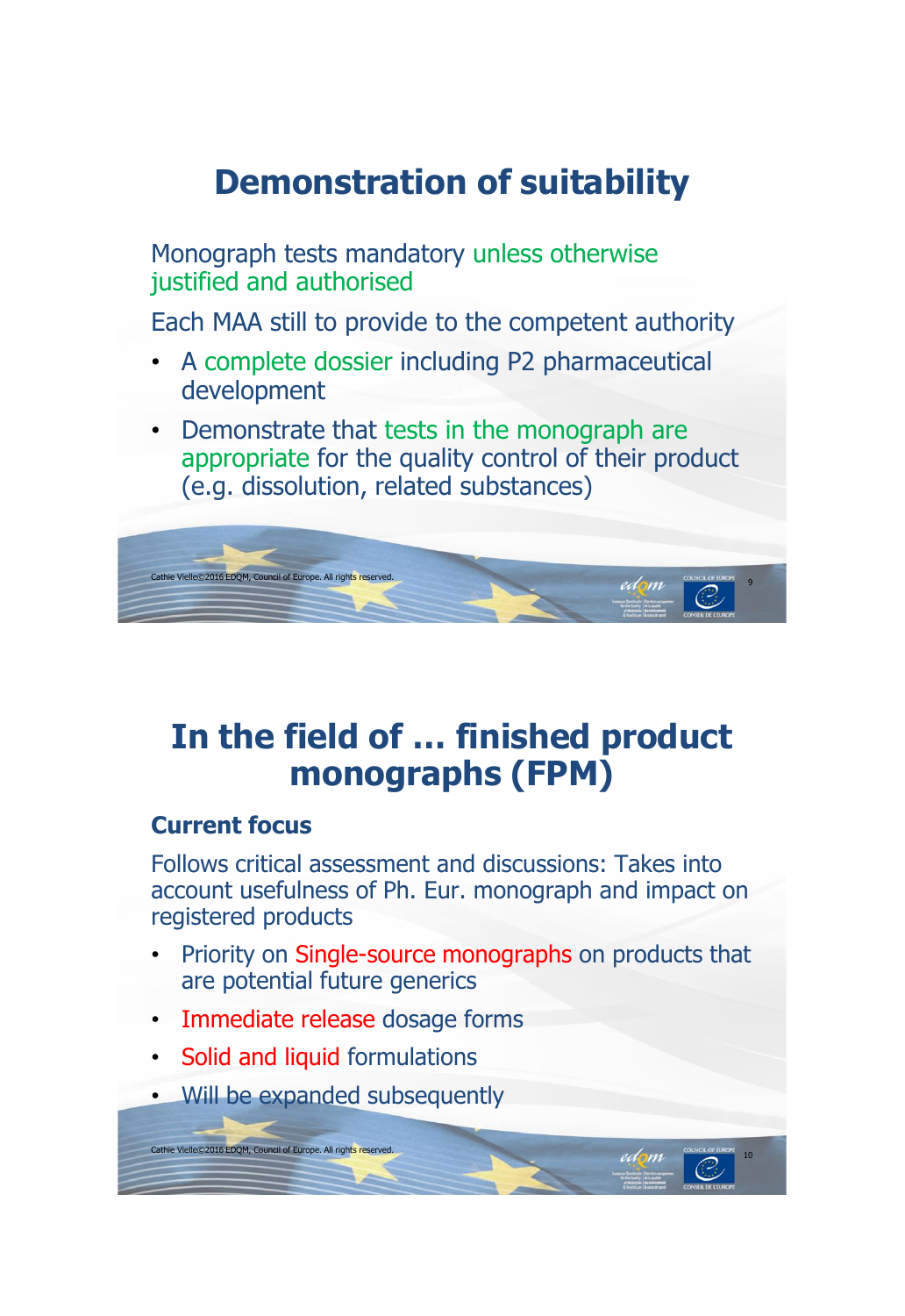## **In the field of … Biologicals**

- General chapter 5.2.12 Raw materials for the production of cellbased and gene therapy medicinal products (9th Edition):
	- $\checkmark$  harmonises current practices
	- helps users to identify the critical quality attributes of raw materials
	- $\checkmark$  helps users to manage batch-to-batch variability and change control for raw materials
	- $\checkmark$  encourages raw material manufacturers to record and share information on the origin and quality of the raw material
- General chapter 2.6.34 Host Cell Protein assays (Suppl. 9.1):
	- $\checkmark$  Provide guidance for the development and validation of HCP assay used to test products obtained by recombinant DNA technology.
	- $\checkmark$  Use of alternative approaches acceptable to CA not excluded



## **General chapters on microbiology**

| <b>Chapter</b>                                                         | <b>Topic or modification</b>                                                                                                                                                         | <b>Improvements</b>                                                                                                                                                                                                                                                                    |  |  |
|------------------------------------------------------------------------|--------------------------------------------------------------------------------------------------------------------------------------------------------------------------------------|----------------------------------------------------------------------------------------------------------------------------------------------------------------------------------------------------------------------------------------------------------------------------------------|--|--|
| 5.1.1 Methods of<br>preparation of<br>sterile products<br>(Suppl. 9.2) | <b>Extensive revision</b><br>New layout for each sterilisation<br>process section :<br>-Principle<br>-Equipement<br>-Sterilisation cycle<br>-Cycle effectiveness<br>-Routine control | -Addition of modern concepts for<br>validation of steam<br>-Expansion of the sections on gas<br>sterilisation, dry heat sterilisation and<br>aseptic assembly<br>(e.g alkylating and oxidising agents, wider<br>description of equipements, freeze-drying<br>under aspetic conditions) |  |  |
| 5.1.2 Biological<br>indicators of<br>sterilisation<br>(Suppl. 9.2)     | Extensive revision and New title:<br>"5.1.2 Biological indicators and<br>related microbial preparations<br>used in the manufacture of<br>sterile products"                           | -Description of different types of BI and<br>quality requirements<br>-Guidance on how BIs are selected and<br>how they are used to characterise<br>sterilisation processes<br>-Addition of microbial preparations for<br>sterilisation grade filtration                                |  |  |
|                                                                        | Cathie Vielle©2016 EDOM, Council of Europe. All rights reserved.                                                                                                                     | 12                                                                                                                                                                                                                                                                                     |  |  |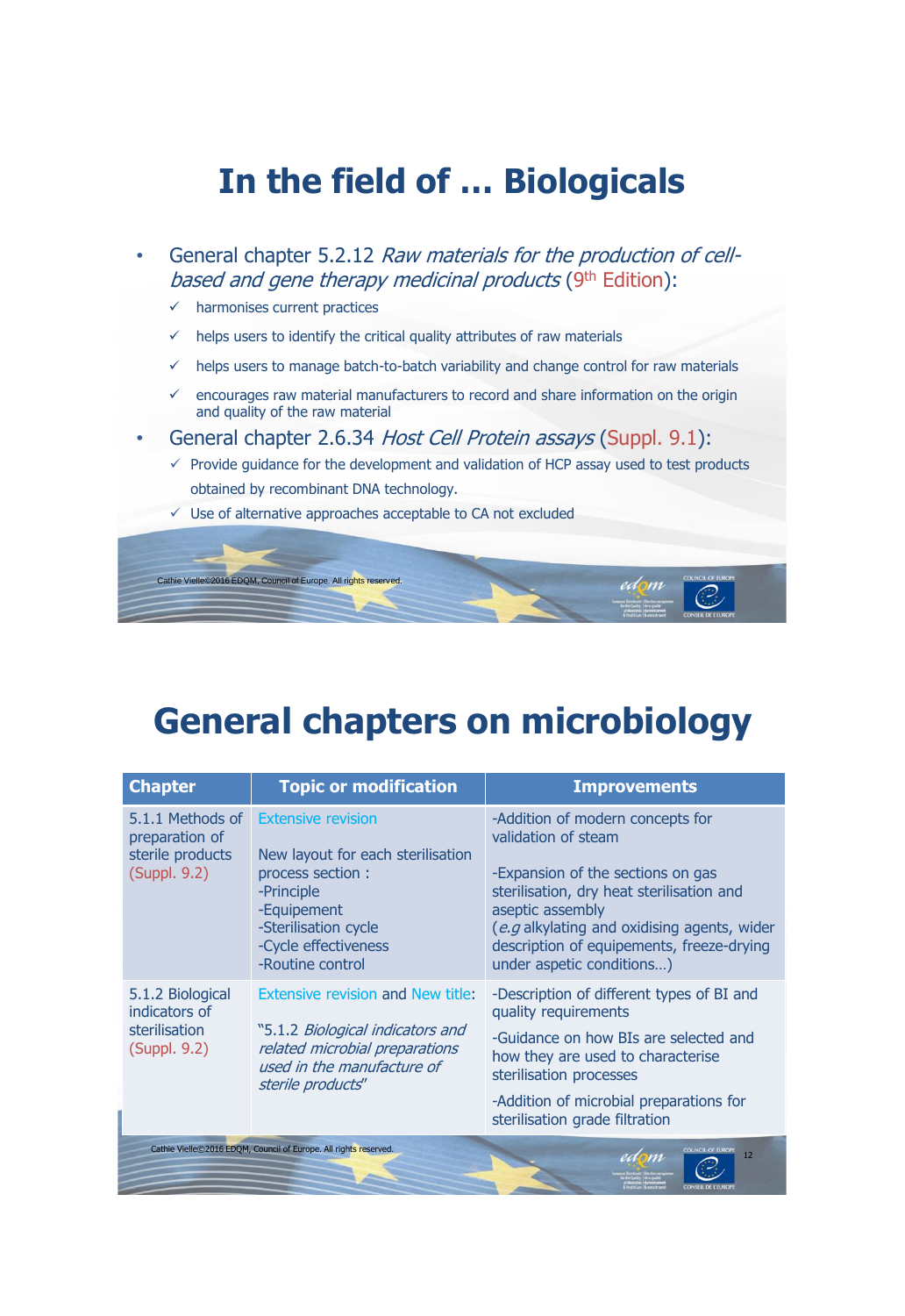# **General chapters on microbiology**

| <b>Chapter</b>                                                                       | <b>Topic or modification</b>                                                                   | <b>Improvements</b>                                                            |  |  |
|--------------------------------------------------------------------------------------|------------------------------------------------------------------------------------------------|--------------------------------------------------------------------------------|--|--|
| 5.1.6 Alternative                                                                    | Extensive revision to take account<br>of technological developments in<br>alternative methods. | -Update and addition of new methods                                            |  |  |
| microbiological<br>methods<br>(Suppl. 9.2)                                           |                                                                                                | -Guidance on how to validate an<br>alternative microbiological methods         |  |  |
|                                                                                      |                                                                                                | -Requirements on databases used for<br>identification tests & their validation |  |  |
|                                                                                      |                                                                                                | -Example validation of alternative<br>methods added in knowledge database      |  |  |
| 5.1.11                                                                               | dealing with the<br>chapter<br><b>New</b>                                                      | Basic tests for the determination of                                           |  |  |
| Determination of<br>bactericidal,                                                    | determination<br>of<br>antimicrobial<br>activity of medicinal products                         | -Bactericidal activities                                                       |  |  |
| fungicidal or                                                                        | intended for administration by<br>direct contact with skin or mucous<br>membranes              | -Fungicidal activities                                                         |  |  |
| yeasticidal activity<br>of antiseptic<br>medicinal<br>products (New)<br>(Suppl. 9.2) |                                                                                                | -Yeasticidal activities                                                        |  |  |
| 13<br>Cathie Vielle©2016 EDQM, Council of Europe. All rights reserved.               |                                                                                                |                                                                                |  |  |

## **In the field of Cell Therapeutic Products**

• A revised version of 2.6.27, entitled now: Microbiological examination of cell-based preparations

| (Suppl. 9.2) |  |  |
|--------------|--|--|
|              |  |  |

| <b>Topic or modification</b>                                                                                                                                                  | <b>Improvements</b>                                                                                                                                                                                                                                                  |
|-------------------------------------------------------------------------------------------------------------------------------------------------------------------------------|----------------------------------------------------------------------------------------------------------------------------------------------------------------------------------------------------------------------------------------------------------------------|
| New title and Extensive revision to take<br>account of technological developments in<br>rapid microbiological methods and their<br>benefits for the cell therapeutic products | -Guidance on how to select the microbiological<br>examination method depending on the<br>characteristics and constraints inherent to the<br>cell-based preparation characteristics:                                                                                  |
|                                                                                                                                                                               | - automated growth-based methods;<br>$-$ a combination of preculturing and detection<br>by alternative methods (5.1.6);<br>- direct detection by alternative methods<br>$(5.1.6)$ ;<br>- methods based on the sterility test prescribed<br>in general chapter 2.6.1. |
| Cathie Vielle©2016 EDOM, Council of Europe. All rights reserved.                                                                                                              | 14                                                                                                                                                                                                                                                                   |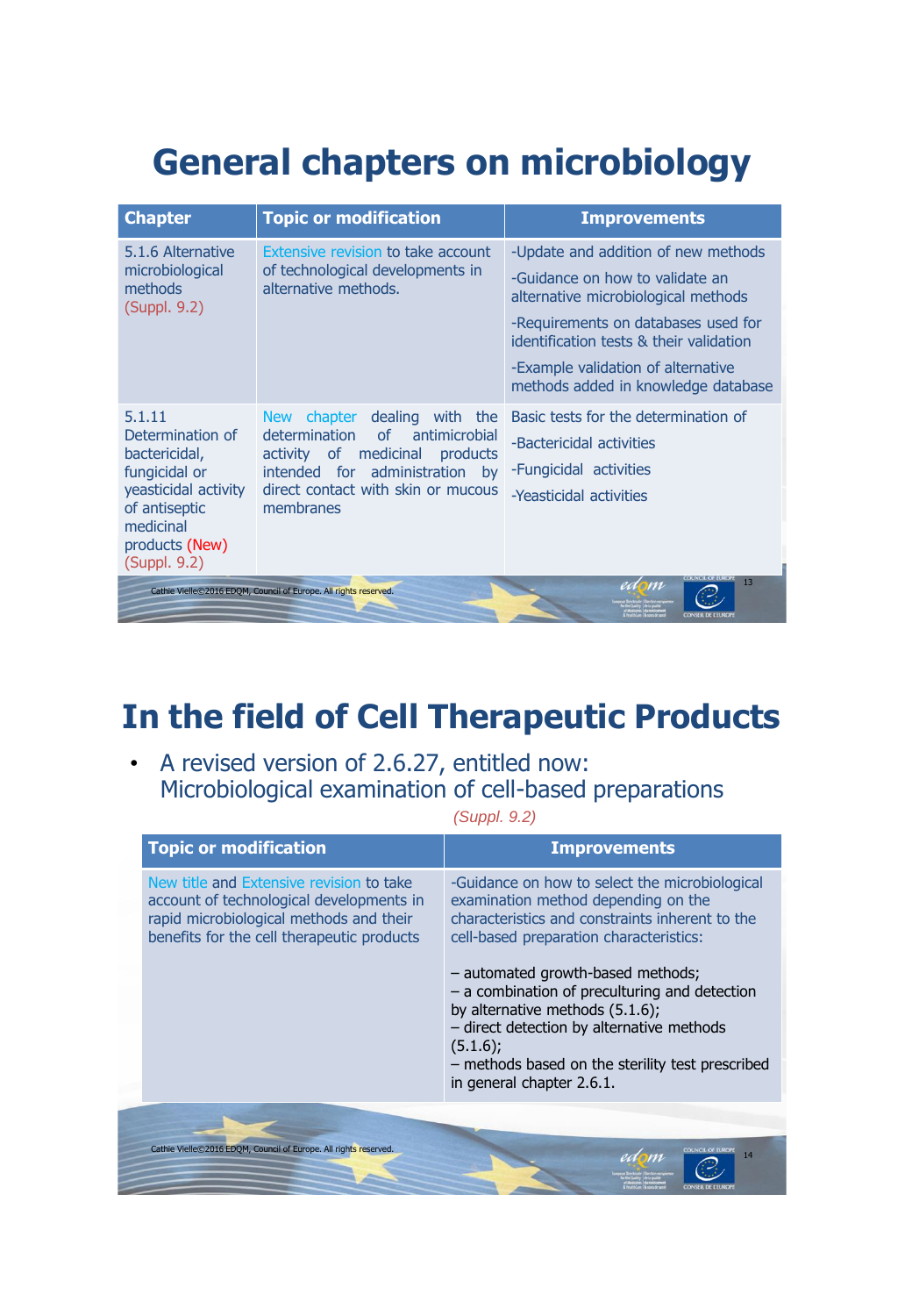### **In the field of Live Biotherapeutic Products**

**Context:** no regulatory texts for Live Biotherapeutic medicinal products in Europe

-Elaboration of a general monograph dealing with their quality requirements and specifications

-Elaboration of 2 chapters on microbiological examination for the Live Biotherapeutic Products as chapters 2.6.12 and 2.6.13 on microbiological examination are not adapted for medicinal products containing live micro-organisms



## **New Ph. Eur. policy on bacterial endotoxins in substances for pharmaceutical use**

© Pharmeuropa | Useful information | September 2014 (revised February 2015)

#### European Pharmacopoeia policy on bacterial endotoxins in substances for pharmaceutical use

Approved by the European Pharmacopoeia Commission at its 149<sup>th</sup> Session, June 2014

Reasons for requirement of compliance with the test for bacterial  $\overline{1}$ . endotoxins

Cathie Vielle©2016 EDQM, Council of Europe. All rights reserved.

Bacterial endotoxins are contaminants from gram-negative bacteria and are the most common cause of pyrogenicity in pharmaceutical products. Any preparation administered parenterally should be sterile and comply with the test for bacterial endotoxins (BET) as described in the European Pharmacopoeia.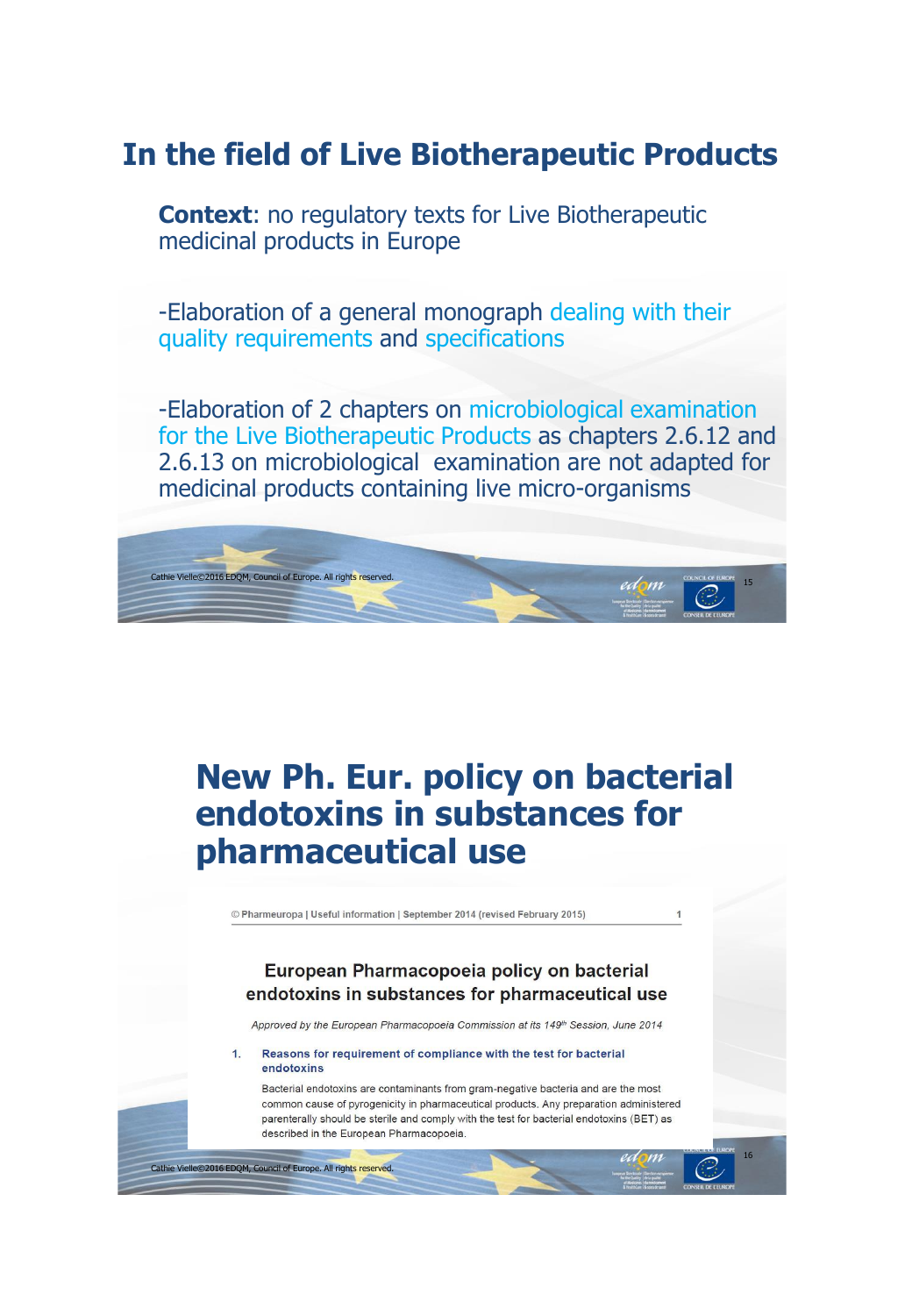## Problem statements

- There is a lack of harmonisation in the way the BET is prescribed in substances monographs
- The final use of the substance is not always known
- There can be contradictions between limits in individual monographs and calculated limits (e.g. tightened by regulators)
- The limits cannot take account of all different dosages
- The limits in individual monographs are not always appropriate for paediatric use



## New Ph. Eur. policy: elaboration of new monographs

BET is not included in individual monographs, unless

- specific method description is needed (e.g. sample preparation)
- Specific method is needed (e.g. method E of chapter 2.6.14)

If BET is included, no limit is prescribed

Cathie Vielle©2016 EDQM, Council of Europe. All rights rese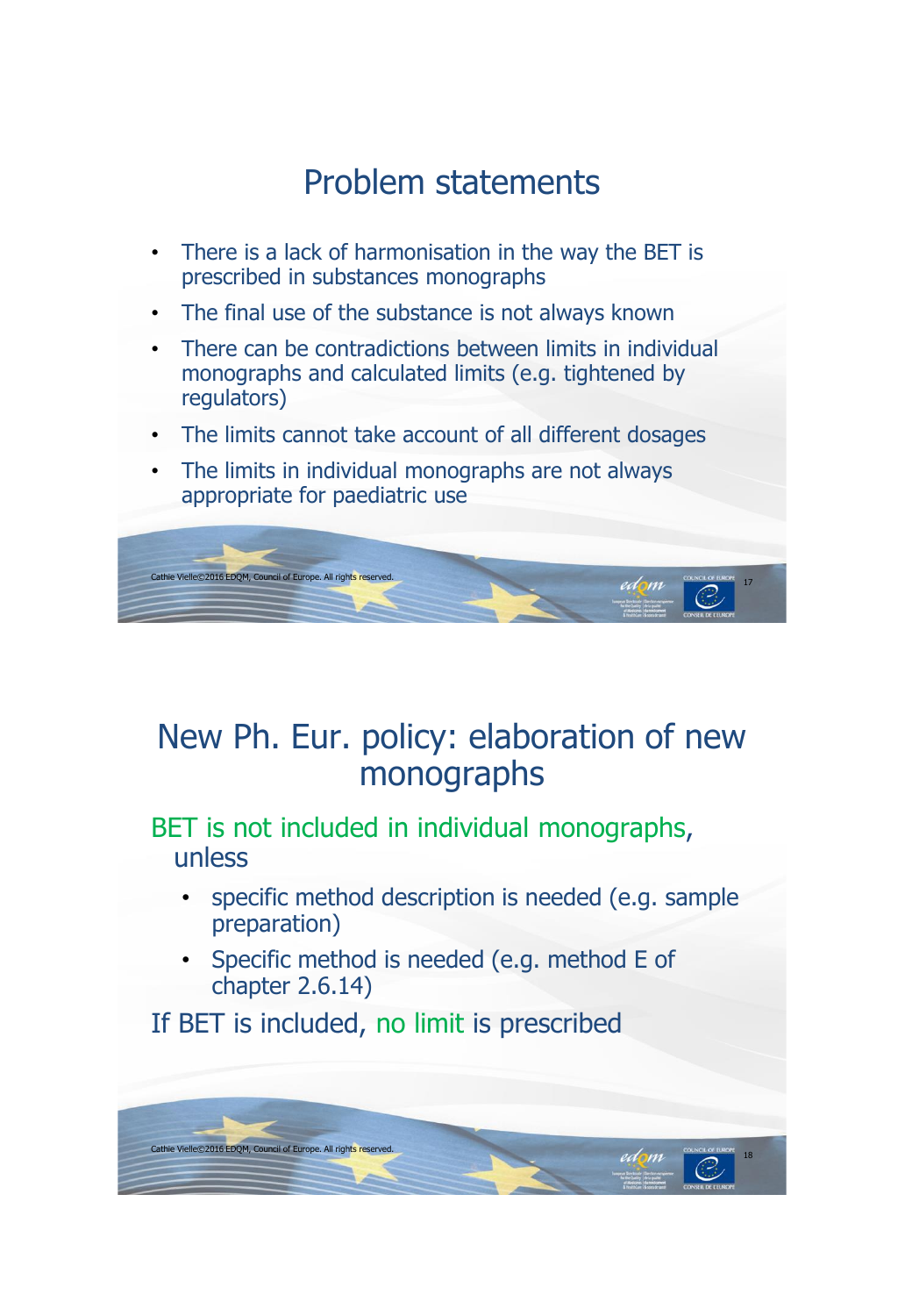## Ph. Eur. policy: revision of existing monographs

- No retrospective revision to delete BET requirements
- Keep well established testing practice
- The test remains, unless a specific need to revise/delete the test or the limit have been raised: can be discussed on a case-by-case basis



# **In the field of … chemicals**

Dealt with by mainly 7 groups (Groups P4, 10A-B [organic chemistry], 9 [inorganic], 11 [organic chemistry; natural origin]),

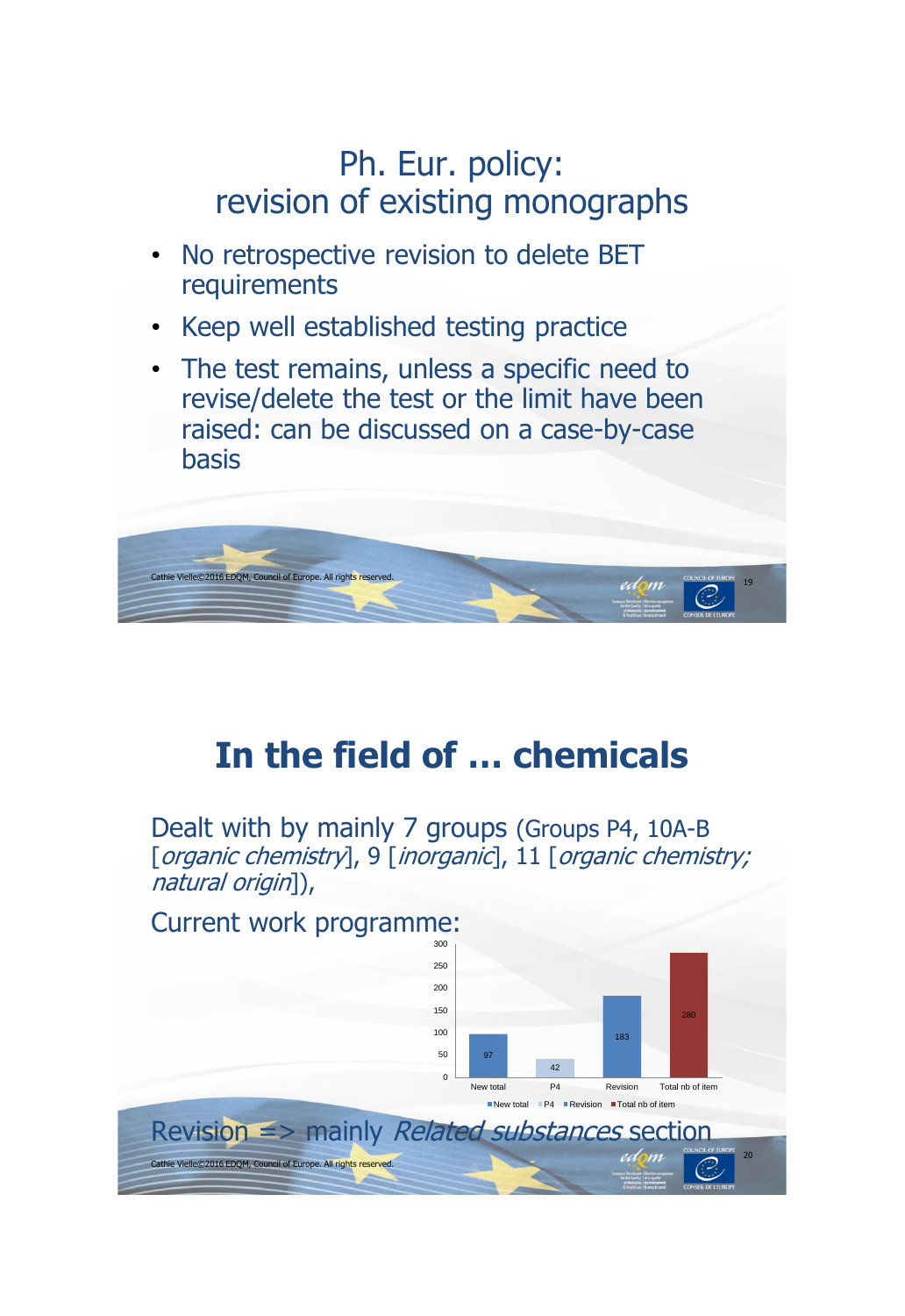# **Basis for monographs**

- Monographs must take account of all currently approved products on the European market
- Approved specification(s) are the main basis backed up by batch data
- Draft monographs are checked by regulatory authorities at Pharmeuropa stage
- Policy for monograph development is given in: Technical Guide for the Elaboration of Monographs recently revised ( $7<sup>th</sup>$  Edition – 2015) (available on the EDOM website)



# **In the field of … Control of Impurities**

#### **Organic impurities: A strength of the Ph. Eur.**

- Represent an essential part of the individual monograph
- Control strategy follows ICH Q3 A
- Principles are laid down in general monograph 2034 « Substances for pharmaceutical use »
- « Transparency list » at the end of a monograph: provides list of the impurities which are controlled by the test(s) described in the monograph
- Limits defined for « specified », « unspecified » and a total of impurities

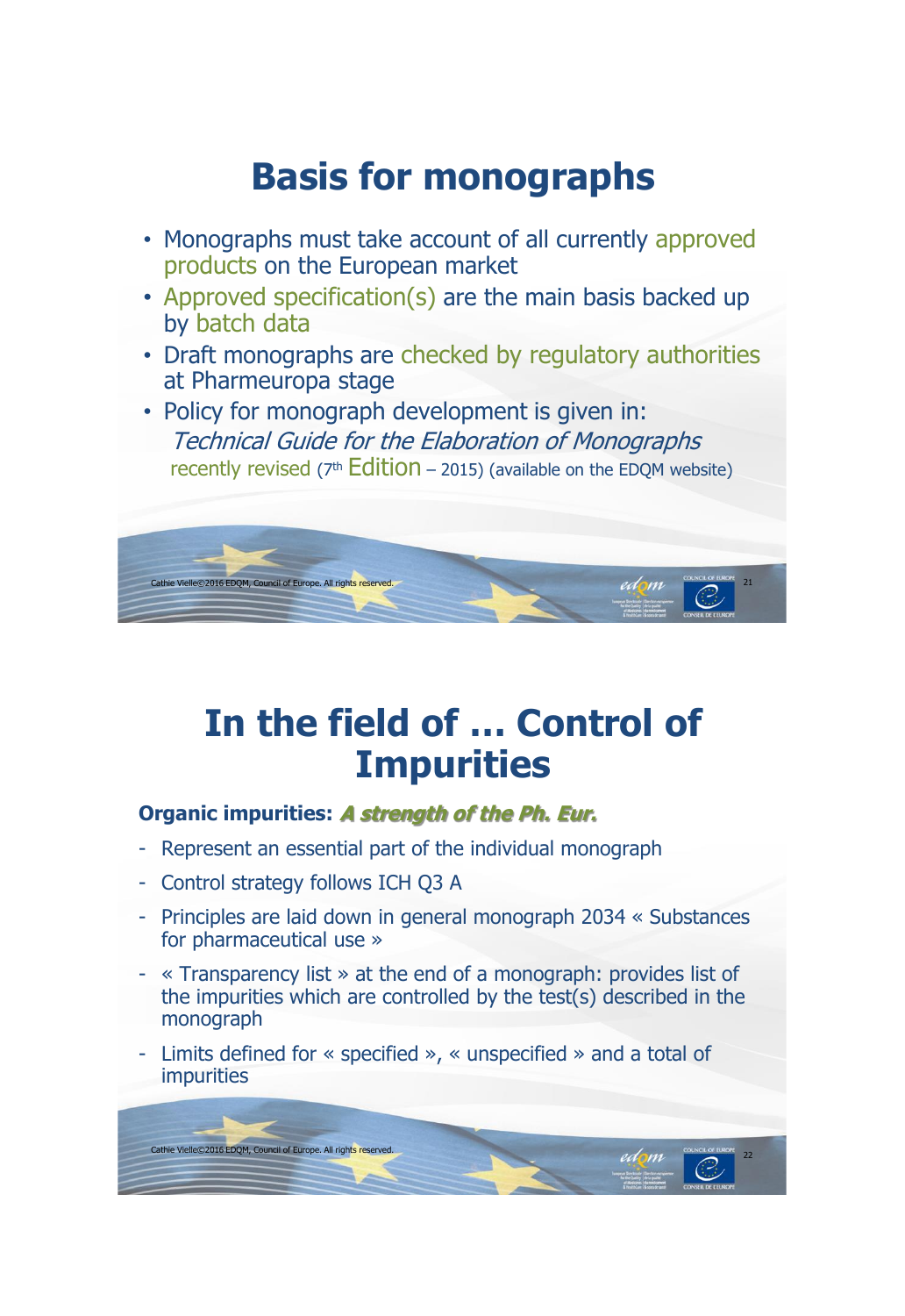# Revision of monographs: CO



## **In the field of … Antibiotics**  (Group of expert 7)

Cathie Vielle©2016 EDQM, Council of Europe. All rights reserved.<br>
24 CMM



- Dealt with by group 7
- implementation of the EMA Guideline on setting specifications for related impurities in antibiotics : work still ongoing

Application of the requirements whenever possible – otherwise: case-by-case decision of the Ph Eur Commission to go for a stepwise approach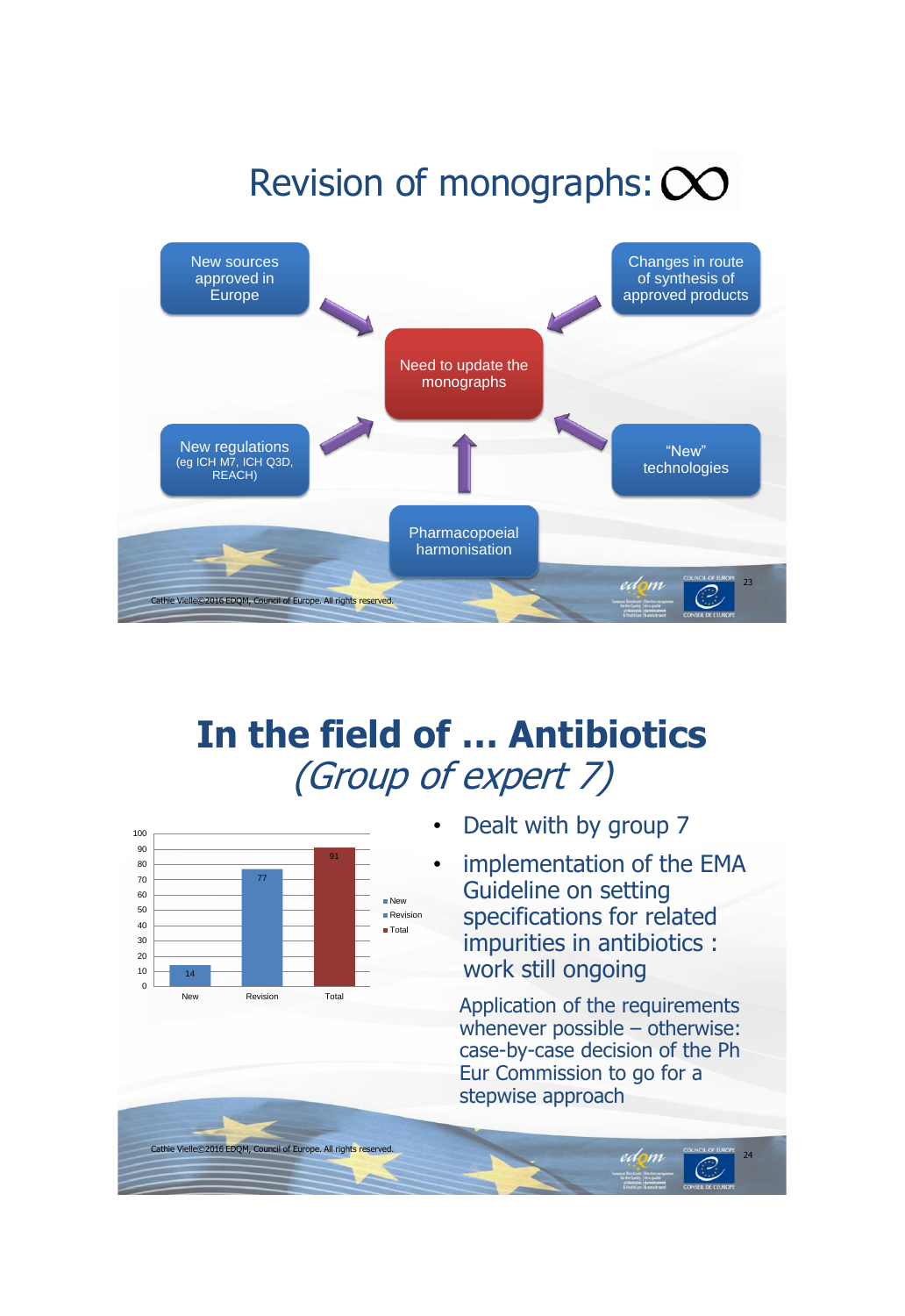# **In the field of … Herbals**

• Represent 11% of the monographs published in the Ph Eur



## Recent development

Adoption in November 2015 of the chapter Qualitative HPTLC of herbal drugs and herbal drug preparations (2.8.25) (publication 9.0):

- established to improve the reproducibility of identification methods and tests on adulteration by better standardising the high performance thin-layer chromatography.
- Practical applicability shown in e.g. monographs on Birch leaf (1174), Roman Chamomile flower (0380), St. John's wort (1438), St. John's wort dry extract, quantified (1874).
- To support the user, pictures of sample chromatograms published in the knowledge database showing the natural variability of the herbal drugs and herbal drug extracts.

Cathie Vielle©2016 EDQM, Council of Europe. All rights reserved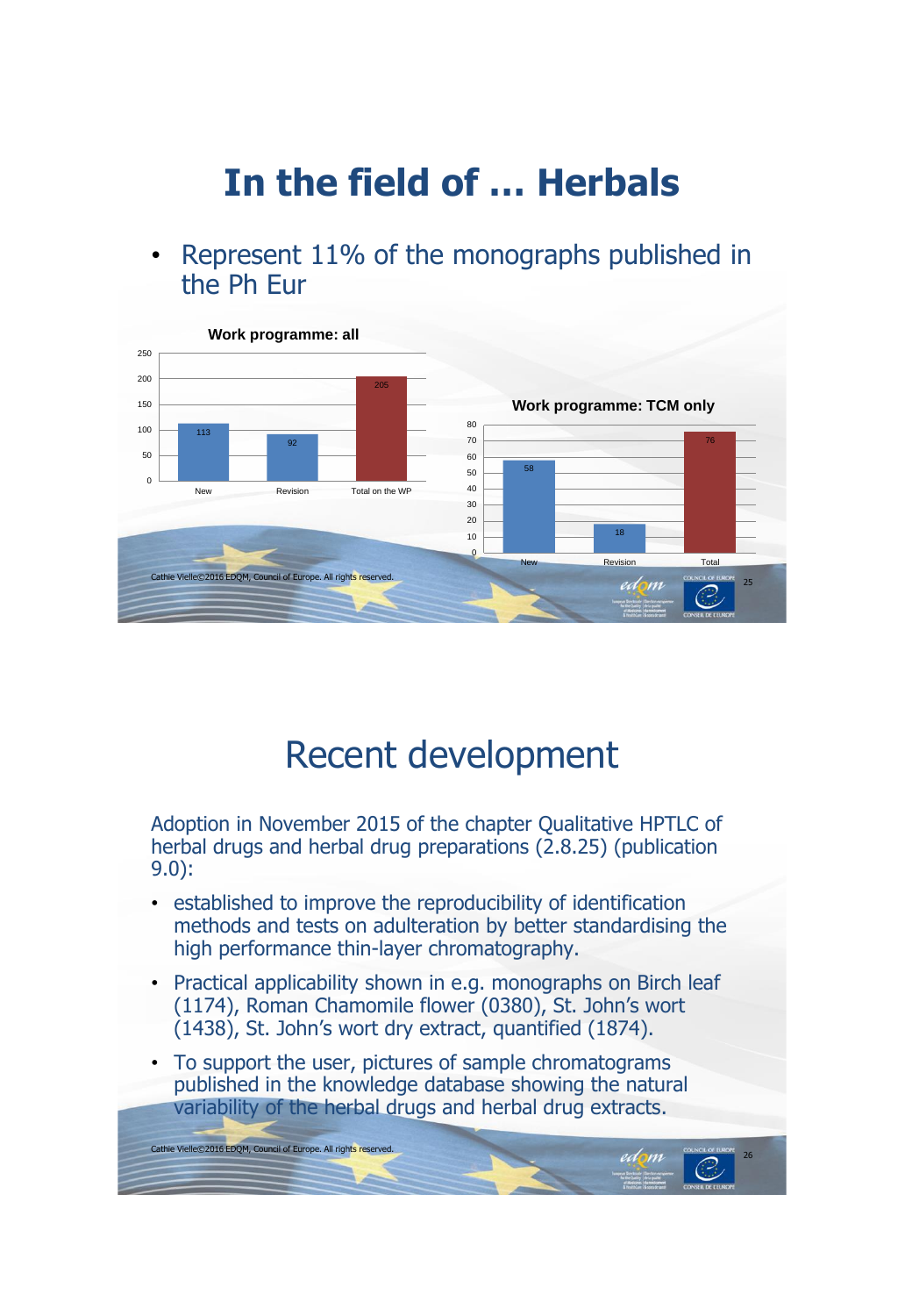# Provision of "Qualified samples"

- Scope: monographs on herbals
- Provision to interested users with a qualified samples (sample shown to be suitable for the intended purpose) for testing in the Pharmeuropa stage
- Objective: to allow future users of the monograph to verify the methods during public consultation (Pharmeuropa stage)
- important mainly for not commercially available substances, e. g. mixtures of impurities, spiked samples



## **In the field of … radiopharmaceuticals**

Adoption of the new monograph Chemical precursors for radiopharmaceutical preparations (2902) in June 2015 (Suppl. 8.8)

- Provides a self-contained set of quality criteria for chemical precursors and gives guidance on further aspects to be considered.
- Takes into account how they are produced and intended to be used and adopts a realistic and practical approach.

Cathie Vielle©2016 EDQM, Council of Europe. All rights reserved. <sup>28</sup>

• Complementary monograph to the existing general monograph for Radiopharmaceutical Preparations (0125) which has been updated accordingly.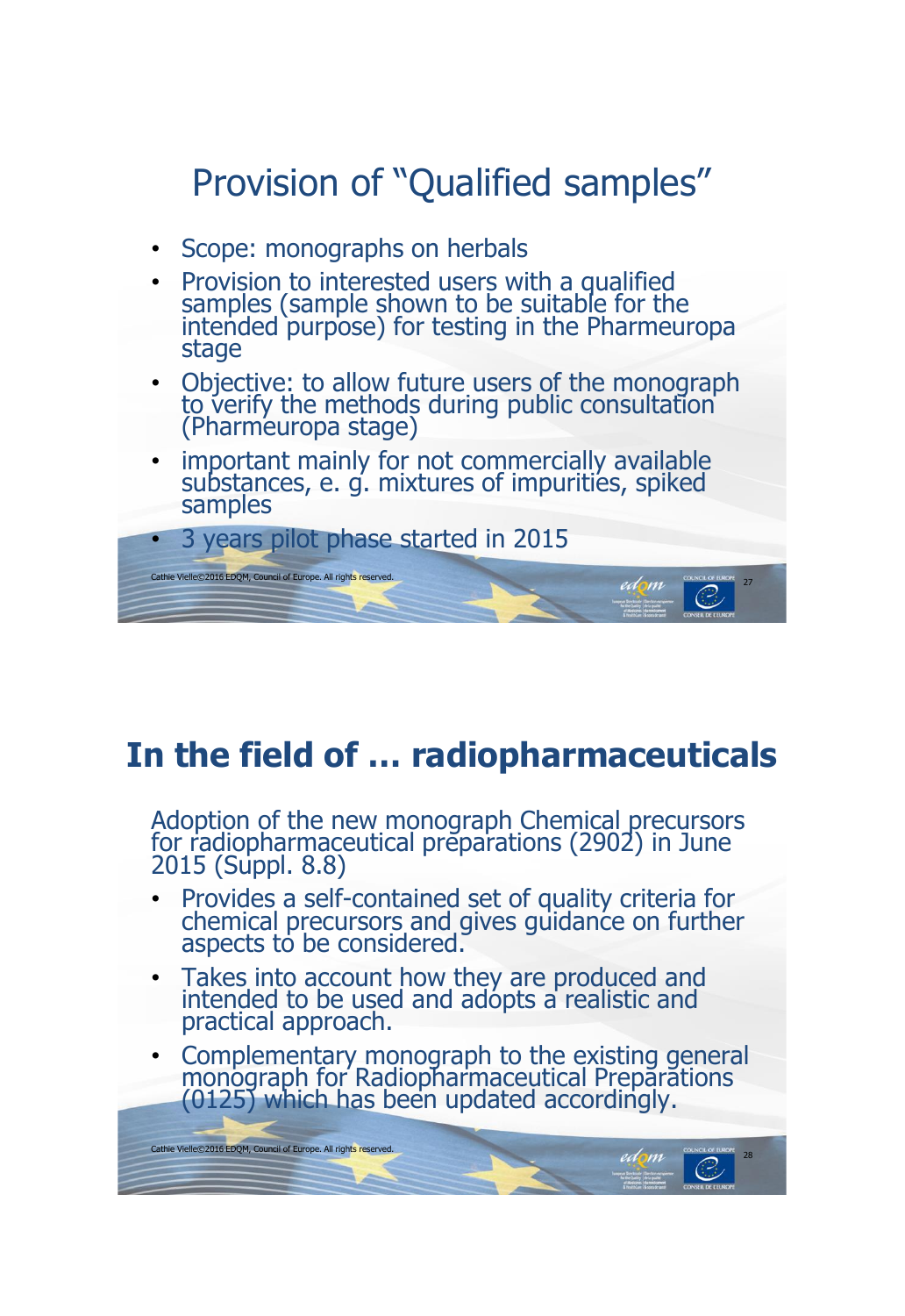# Agenda

- The European Pharmacopoeia or how to turn challenges into opportunities and successes
- Structure of the European Pharmacopoeia
- Some example of recent developments
- **2016: call for experts!**



# 2016: CALL FOR EXPERTS

- All groups to be re-appointed in November 2016
- **New**: nomination process opened up to experts from non Ph. Eur. member states and from non-Observers
- The final decision to nominate a member to a Group of experts or working party is taken by the Ph. Eur. Commission

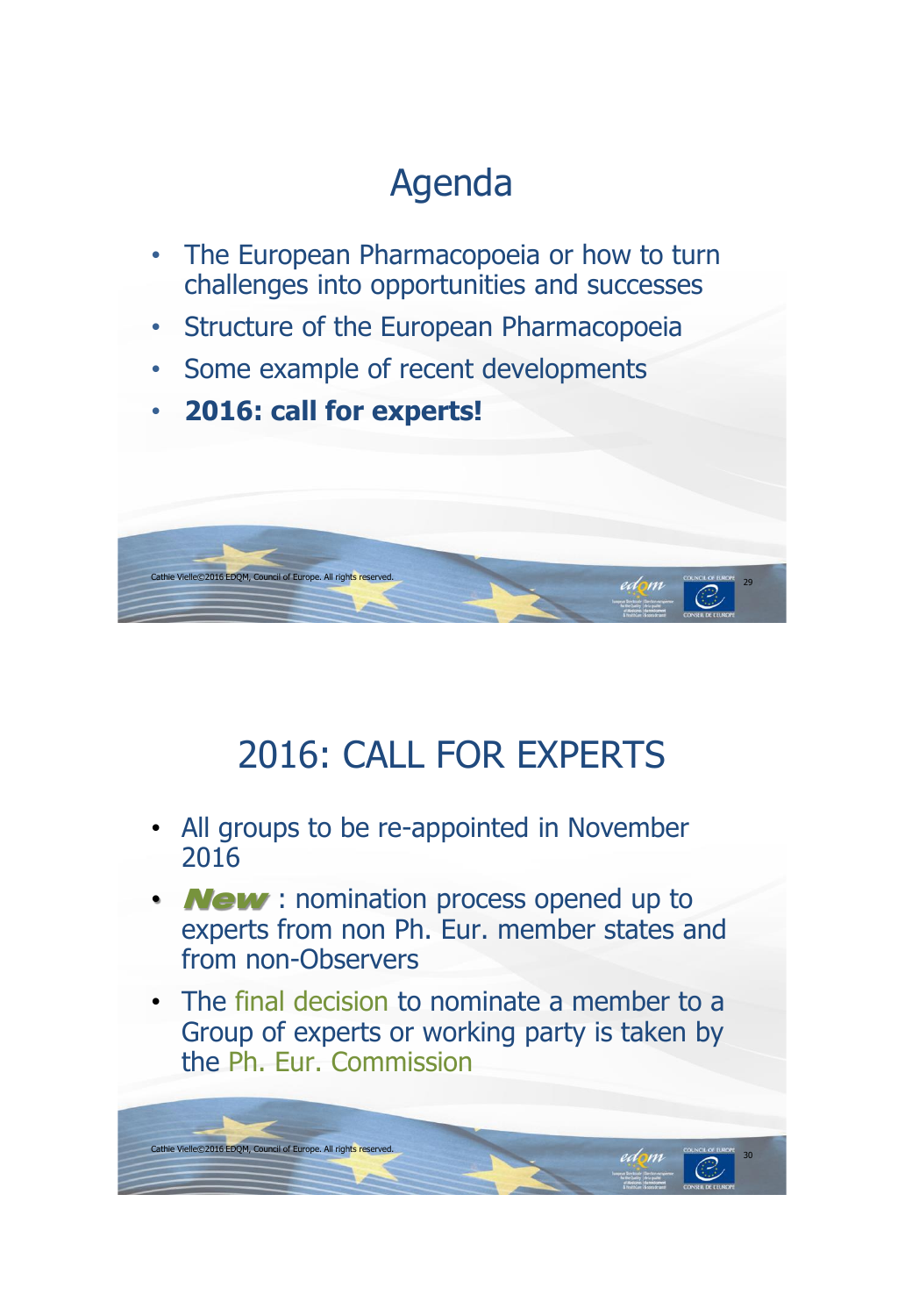### **Thank you for your attention**

European Directorate for the Quality of Medicines & HealthCare (EDQM)



## How to become an expert?

• What is needed to apply?

Cathie Vielle©2016 EDQM, Council of Europe. All rights reserve

- A completed nomination form
- A completed declaration of interest form
- An up-to-date *Curriculum vitae* [highlighting the expertise in the technical field covered by the Group]
- What we will make available to support candidates:
	- The nomination form to be completed
	- The *declaration of interest* form to be completed
	- The terms of reference and profile for experts
	- Our time and support in case of questions …